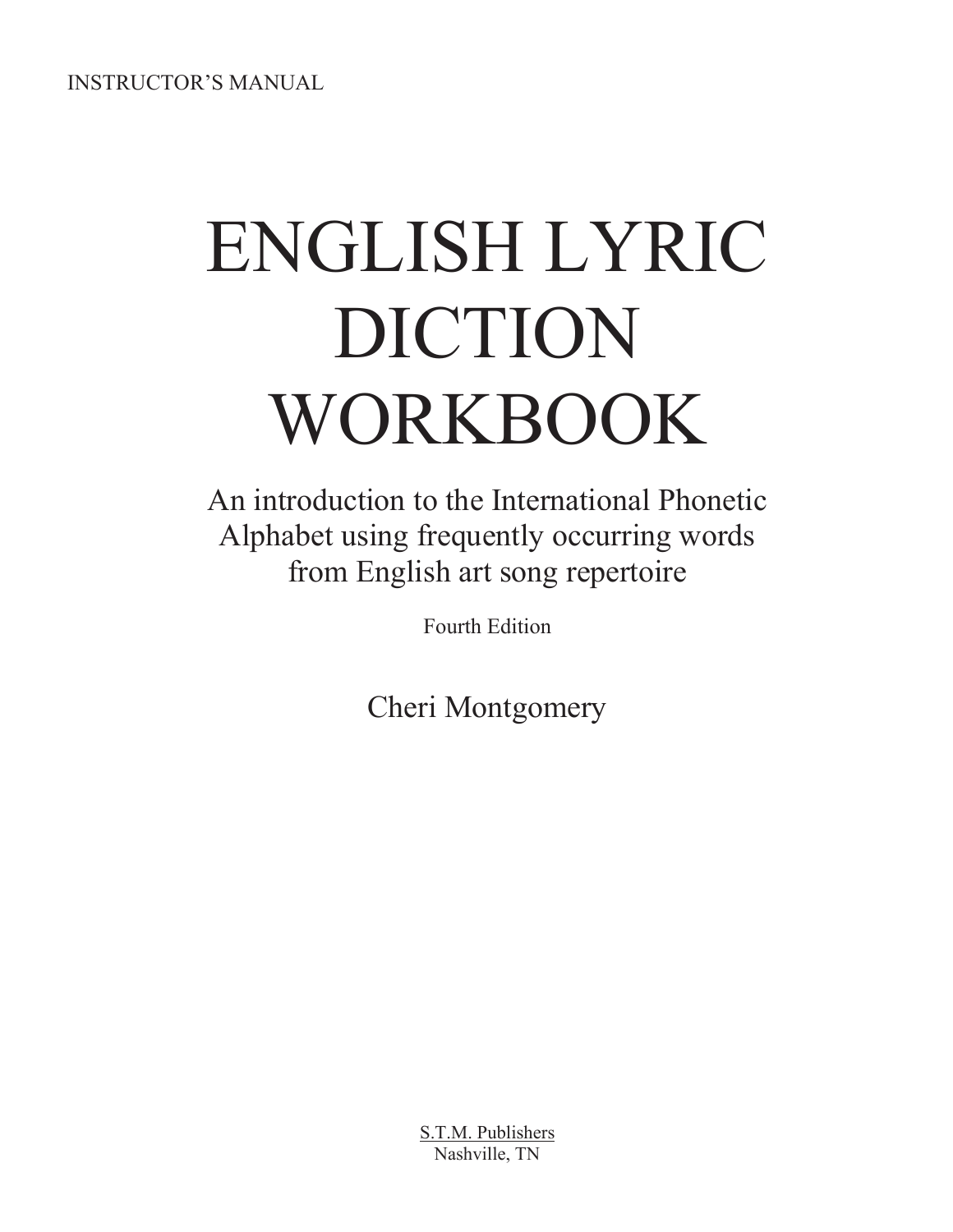#### PREFACE

The *English Lyric Diction Workbook* serves as an introduction to the International Phonetic Alphabet as it applies to singing. The enunciation and transcription rules with exercises are designed for the lyric diction classroom.

The exercises were created from the lyrics of over 1,000 English art songs. Words from the songs were placed in order of frequency of occurrence. The most commonly occurring words are short in length and appear in the enunciation exercises. Other frequently occurring words were grouped by the phonetic sounds within each word to create word lists that align with the order of rules introduced in each unit. A study of articulatory phonetics is included with consonant and vowel charts for the definition and application of terms.

Each unit contains a transcribed art song, enunciation instructions, transcription rules, a group transcription assignment, twelve IPA recognition exercises, twelve transcription exercises, and twelve phrases. Cumulative testing of the transcription rules is provided throughout the book. A comprehensive test follows the final unit. The transcribed art song in each unit contains a frequent occurrence of the highlighted sounds. A review of rules and IPA wheels are included in the appendix. A listening lab, phonetic charts, and the IPA Scramble App are available at www.stmpublishers.com.

The method of transcription outlined in this text follows *The Singer's Manual of English Diction* by Madeleine Marshall. Marshall hailed a dialect-free pronunciation of the English language that is best for singing. Her innovation standardized the rules for lyric diction. Exercises that enable students to apply her rules for transcription within the phrase are included in this text.

Updates with the fourth edition represent experience gained from transcribing a database of more than 87,000 English words according to rules established by Marshall. The database provided a valuable tool for organizing the spellings of the English language, specifically the spellings that determine the pronunciation of the schwa. Rules for defining the schwa are included in this text. Defining the schwa is important for lyric diction since the schwa must be sustained for singing.

The voice is a phonetic instrument. Vowels and consonants are the basic elements of language and serve as tools for vocal discovery. It is my hope that this text and workbook will help singers enjoy the lovely sounds that are uniquely designed for the human voice.

Cheri Montgomery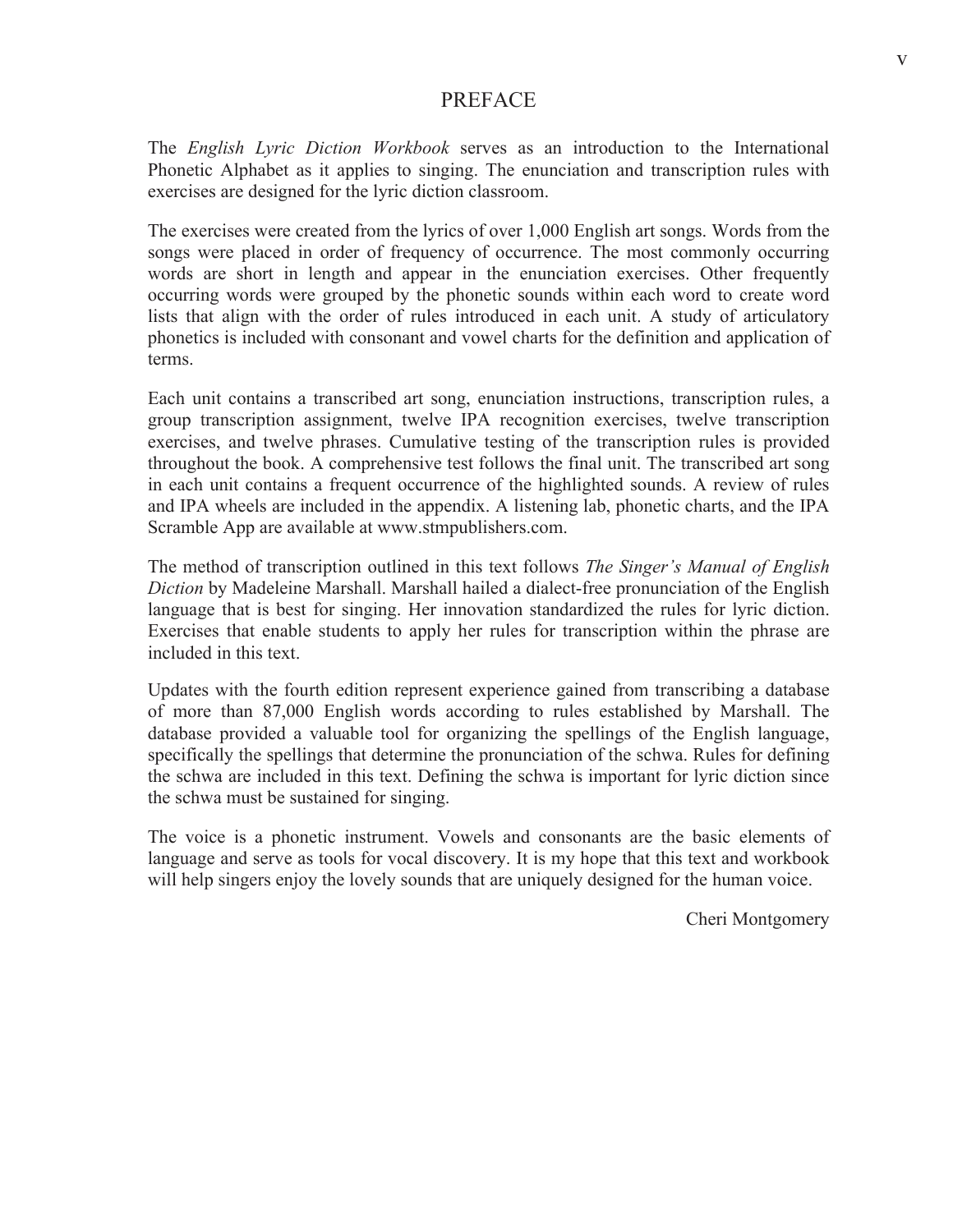#### HOW THE WORKBOOK FUNCTIONS IN THE CLASSROOM

The Moore method is a deductive manner of instruction used in advanced mathematics courses. It is named after Robert Lee Moore, a famous topologist who first used the method at the University of Pennsylvania in 1911.

The Moore Method provides an ideal format for the lyric diction course. It challenges students to participate in the learning process. With this approach, the instructor briefly introduces new material. The remaining class time is devoted to student presentation of homework and the higherlevel learning and discussions that grow out of those presentations. Implementing the Moore teaching model incentivizes students to attend class, arrive on time, and complete homework.

Here is how it works: assign two numbers (1-12) to each student at the beginning of the semester. The numbers correspond to the 12 homework lists provided in each unit of this workbook. Call on students in random order and ask them to intone one of the two lists in each class meeting. Have the student place their transcribed list under a document camera. The entire class may participate by transcribing the list during the individual assessment period. Record a pass/fail grade for the presentation. A failing grade is assigned for: unexcused absences, incomplete work, or numerous errors. One point is deducted from the final average for every failed presentation. The final average is comprised of the grades earned on transcription quizzes and exams.

The *Lyric Diction Workbooks* provide all the lists, quizzes, and exams needed to implement the Moore method. With this approach, students are exposed to numerous words in each class meeting. The instructor does not grade IPA homework outside of class. A gradebook template, sample syllabus, and daily schedule are provided on the instructor's page at stmpublishers.com.

#### TRANSCRIPTION NOTES

It is interesting to note that the vowel classifications established by the International Phonetic Association are not observed by standard lyric diction textbook authorities. Adjustments to the vowel chart are needed for lyric diction. The IPA was created by linguists and intended for speech. Singers adopted the IPA for lyric diction. The articulators are in close proximity for speech (tongue slope is imperceptible). When slope of the tongue is not apparent, tongue height becomes the most obvious landmark feature. As a result, the official IPA vowel chart indicates numerous tongue heights. Companion vowels are not clearly distinguished. The [i], [i], [u], [v], [y], and [ $\gamma$ ] are all classified as closed vowels. This text agrees with standard lyric diction textbook authorities by classifying [ $\iota$ ], [ $\iota$ ], and [ $\iota$ ] as open vowels.

This text uses the term *central vowel* when referring to the  $[\Lambda], [\alpha], [\alpha]$ , and  $[\alpha]$  vowels. *Central vowel* is used in favor of *low vowel*. Wording that might suggest a low placement or pitch should be avoided for lyric diction. The International Phonetic Association classifies  $[\Lambda]$  and  $[\alpha]$  as back vowels and  $[a]$  and  $[\mathcal{R}]$  as front vowels. The tongue arch for central vowels is indistinguishable in the space required for singing. Central vowels are clarified by means of focus rather than formation. A central classification also agrees with transcription rules. Take the German ich-Laut rules, for example. The transcription of *ch* is dictated by the tongue position of the preceding sound. If [a] were truly a front vowel, then we would articulate *ach* as [aç] instead of [ax]. Standard lyric diction textbook authorities are reluctant to assign a front or back designation to the [a] and [a] vowels. These vowels are typically referred to as bright [a] and dark [a].

Vowel classifications for lyric diction require a customized approach. This text organizes vowels into categories that best suit the needs of a lyric diction study.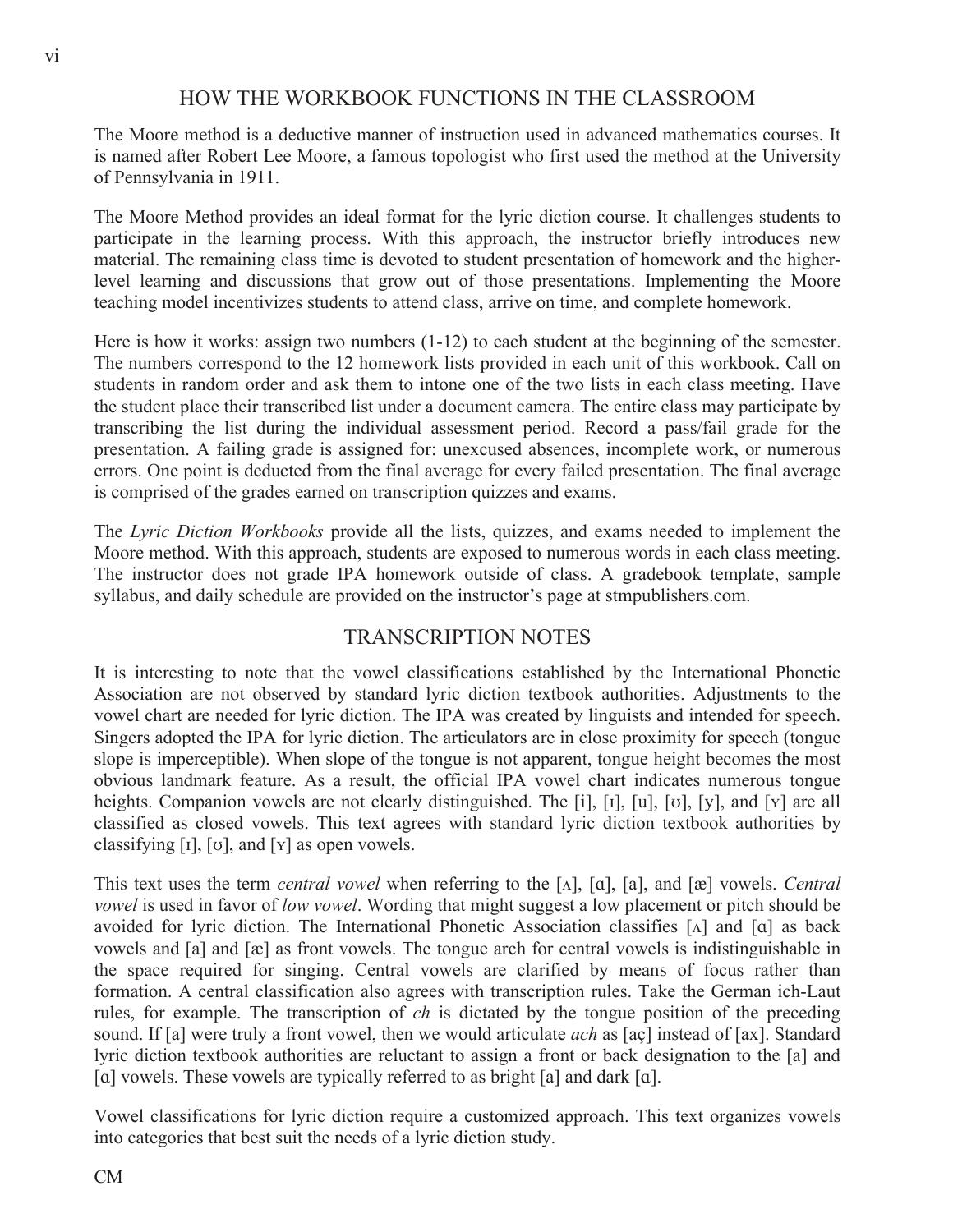## TABLE OF CONTENTS

| Unit           | <u>Topic</u>                                                                                                   | <b>Section</b>                                                                                                                               | Page                       |
|----------------|----------------------------------------------------------------------------------------------------------------|----------------------------------------------------------------------------------------------------------------------------------------------|----------------------------|
| 1              | Classification of symbols                                                                                      | Pronunciation guide<br>Consonant charts<br>Vowel charts                                                                                      | 3<br>5<br>$\overline{7}$   |
| $\overline{2}$ | Flipped $[r]$ , retroflex $[x]$ , and silent r                                                                 | <b>Enunciation</b> exercises<br>Rules for transcription<br>Application of rules<br>Individual exercises                                      | 11<br>12<br>13<br>14       |
| 3              | Fricatives [ $\theta$ ], [ $\delta$ ], [ $\iiint$ ], [ $\zeta$ ], and<br>affricates [t] and [dʒ]               | <b>Enunciation</b> exercises<br>Rules for transcription<br>Application of rules<br>Individual exercises<br>Transcription in the phrase       | 19<br>21<br>22<br>23<br>26 |
| Review         | Units $1 - 3$                                                                                                  | Practice quiz                                                                                                                                | 28                         |
| $\overline{4}$ | Front [i], [I], [ $\varepsilon$ ], central [ $\infty$ ], and<br>consonants [ŋ], [t], [d], [s], [z]             | <b>Enunciation</b> exercises<br>Rules for transcription<br>Application of rules<br>Individual exercises<br>Phrases with $\lceil \eta \rceil$ | 31<br>33<br>34<br>35<br>41 |
| 5              | Central [a], back [u], [v], [o], and<br>[i], [M], [W], [m], [n]                                                | <b>Enunciation</b> exercises<br>Rules for transcription<br>Application of rules<br>Individual exercises<br>Phrases with $[m]$ and $[n]$      | 45<br>47<br>48<br>49<br>55 |
| Review         | Units 4 - 5                                                                                                    | Practice quiz                                                                                                                                | 58                         |
| 6              | Central [ $\Lambda$ ] and [3], unstressed $o$ ,<br>the schwa $\lceil 9 \rceil$ , and lateral $\lceil 1 \rceil$ | <b>Enunciation</b> exercises<br>Rules for transcription<br>Application of rules<br>Individual exercises<br>Phrases with [1]                  | 61<br>63<br>64<br>65<br>71 |
| $\tau$         | Transcription of initial unstressed syllables<br>and lip consonants $[p]$ , $[b]$ , $[f]$ , $[v]$              | <b>Enunciation</b> exercises<br>Rules for transcription<br>Application of rules<br><b>Individual Exercises</b><br>Phrases with [f]           | 75<br>77<br>78<br>79<br>85 |
| Review         | Units $6 - 7$                                                                                                  | Practice quiz                                                                                                                                | 87                         |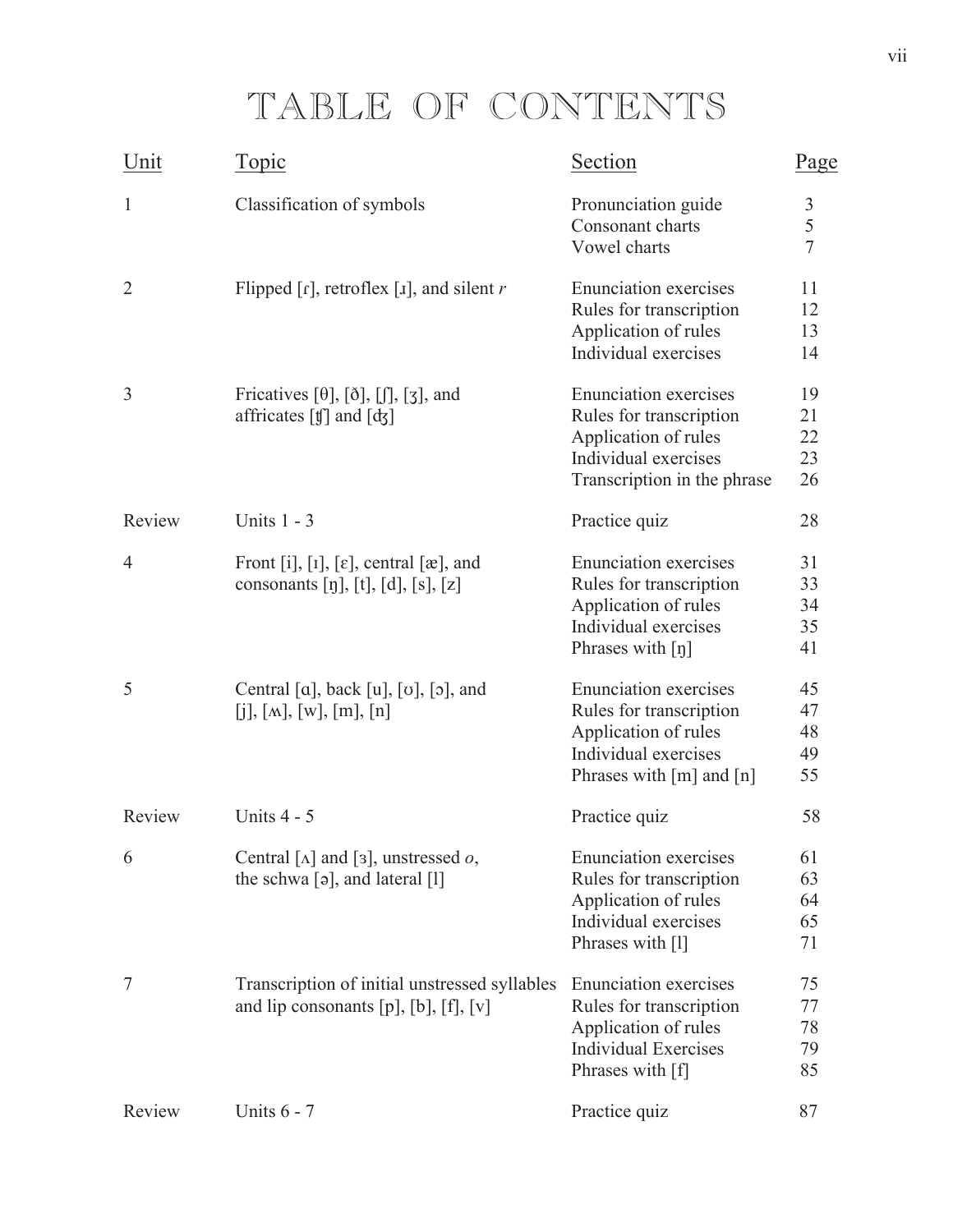| viii |          |                                                               |                                                                                                                             |                                 |
|------|----------|---------------------------------------------------------------|-----------------------------------------------------------------------------------------------------------------------------|---------------------------------|
|      | Unit     | Topic                                                         | Section                                                                                                                     | <u>Page</u>                     |
|      | 8        | Diphthongs and velar [k] and [g]                              | <b>Enunciation</b> exercises<br>Rules for transcription<br>Application of rules<br>Individual exercises<br>Phrases with [v] | 91<br>92<br>93<br>94<br>100     |
|      | 9        | Schwa replacement of $r$ ,<br>fricative [h], and glottal stop | <b>Enunciation</b> exercises<br>Rules for transcription<br>Application of rules<br>Individual exercises<br>Phrases with [w] | 105<br>107<br>108<br>109<br>115 |
|      | 10       | When to sing $[a]$ and final b, d, g                          | <b>Enunciation</b> exercises<br>Rules for transcription<br>Application of rules<br>Individual exercises                     | 119<br>120<br>121<br>122        |
|      | Review   | Units 8 - 10                                                  | Practice quiz                                                                                                               | 128                             |
|      | 11       | Lyrics from English Art Song Repertoire                       |                                                                                                                             | 130                             |
|      | Review   | Units 1 - 11                                                  |                                                                                                                             | 136                             |
|      | Appendix | <b>English Vowel Chart</b>                                    |                                                                                                                             | 138                             |
|      |          | <b>IPA</b> Wheels                                             |                                                                                                                             | 139                             |
|      |          | <b>Review of Rules</b>                                        |                                                                                                                             | 141                             |
|      |          |                                                               |                                                                                                                             |                                 |

## ANSWER KEY

| $\mathbf{1}$<br>$\overline{2}$ | Classification of symbols<br>Flipped $\lceil r \rceil$ , retroflex $\lceil r \rceil$ , and silent r                                                                  | 146<br>147        |
|--------------------------------|----------------------------------------------------------------------------------------------------------------------------------------------------------------------|-------------------|
| 3                              | Fricatives [ $\theta$ ], [ $\delta$ ], [ $\int$ ], [ $\int$ ], and affricates [ $\sharp$ ] and [ $\mathrm{d}$ <sub>3</sub> ]                                         | 148               |
| Review                         | Units $1 - 3$                                                                                                                                                        | 151               |
| $\overline{4}$<br>5            | Front [i], [i], [e], central [æ], and consonants [ŋ], [t], [d], [s], [z]<br>Central [a], back [u], [o], [o], and [j], [w], [ $\wedge$ ] [w], [m], [n]                | 152<br>156        |
| Review                         | Units $4 - 5$                                                                                                                                                        | 160               |
| 6<br>$\overline{7}$            | Central [ $\Lambda$ ] and [3], unstressed <i>o</i> , the schwa [ $\sigma$ ], and lateral [1]<br>Transcription of initial unstressed syllables and [p], [b], [f], [v] | 161<br>165        |
| Review                         | Units $6 - 7$                                                                                                                                                        | 169               |
| 8<br>9<br>10                   | Diphthongs and velar $[k]$ and $[q]$<br>Schwa replacement of $r$ , fricative [h], and glottal stop<br>When to sing [a] and final b, d, g                             | 170<br>175<br>179 |
| Review                         | Units 8 - 10                                                                                                                                                         | 182               |
| 11                             | Lyrics from English Art Song Repertoire                                                                                                                              | 183               |
| Review                         | Units 1 - 11                                                                                                                                                         | 189               |
| Bibliography                   |                                                                                                                                                                      | 192               |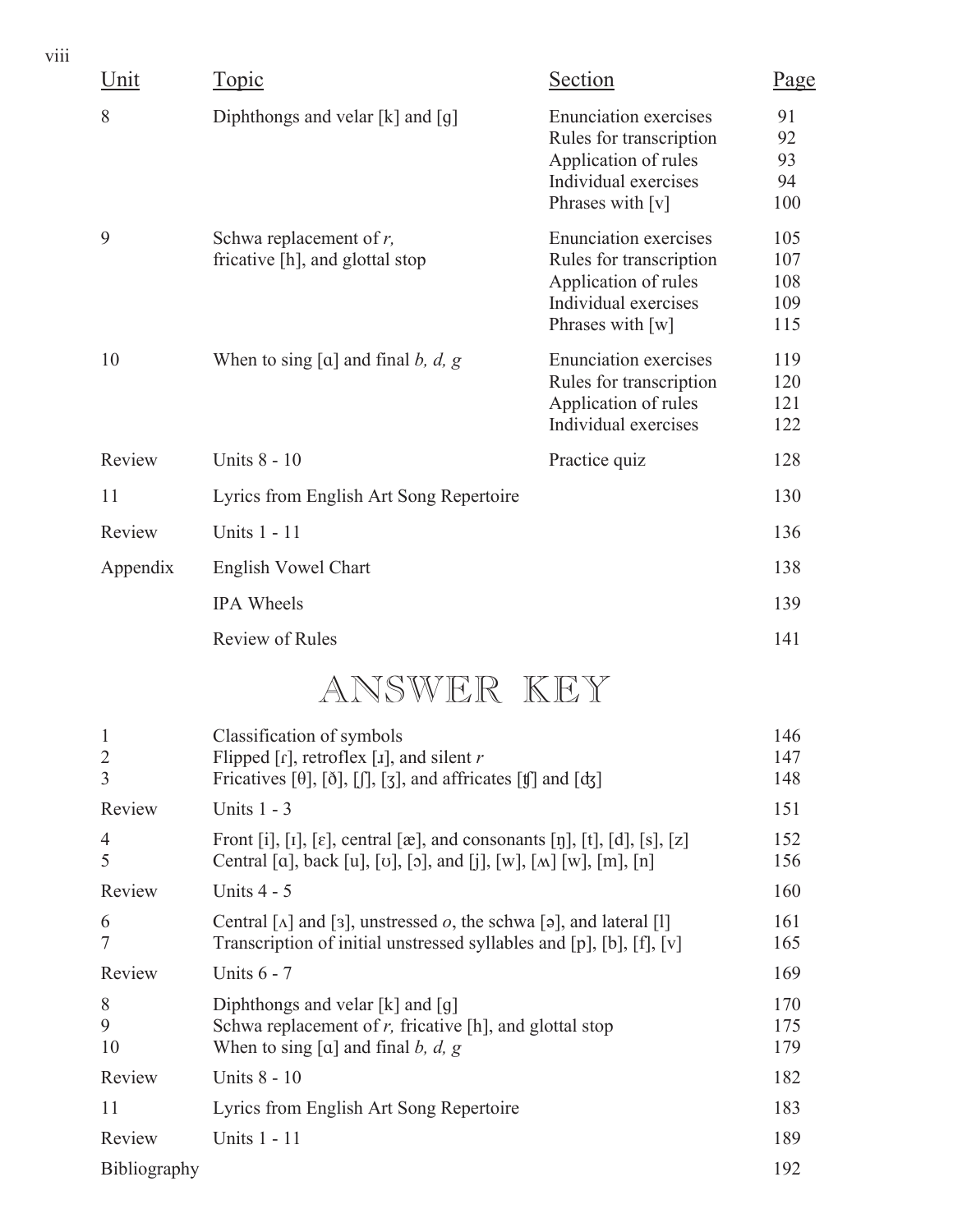# UNIT 6:

## Central [ $\Lambda$ ] and [3], unstressed *o*, the schwa [ǝ], and lateral [l]

| <b>TOPIC</b>                           | <b>PAGE</b> |
|----------------------------------------|-------------|
| <b>Enunciation exercises</b>           | 61          |
| Rules for transcription                | 63          |
| Application of rules                   | 64          |
| Individual IPA exercises               | 65          |
| Individual transcription exercises     | 68          |
| Transcription of [1] within the phrase | 71          |
| Answer key                             | 161         |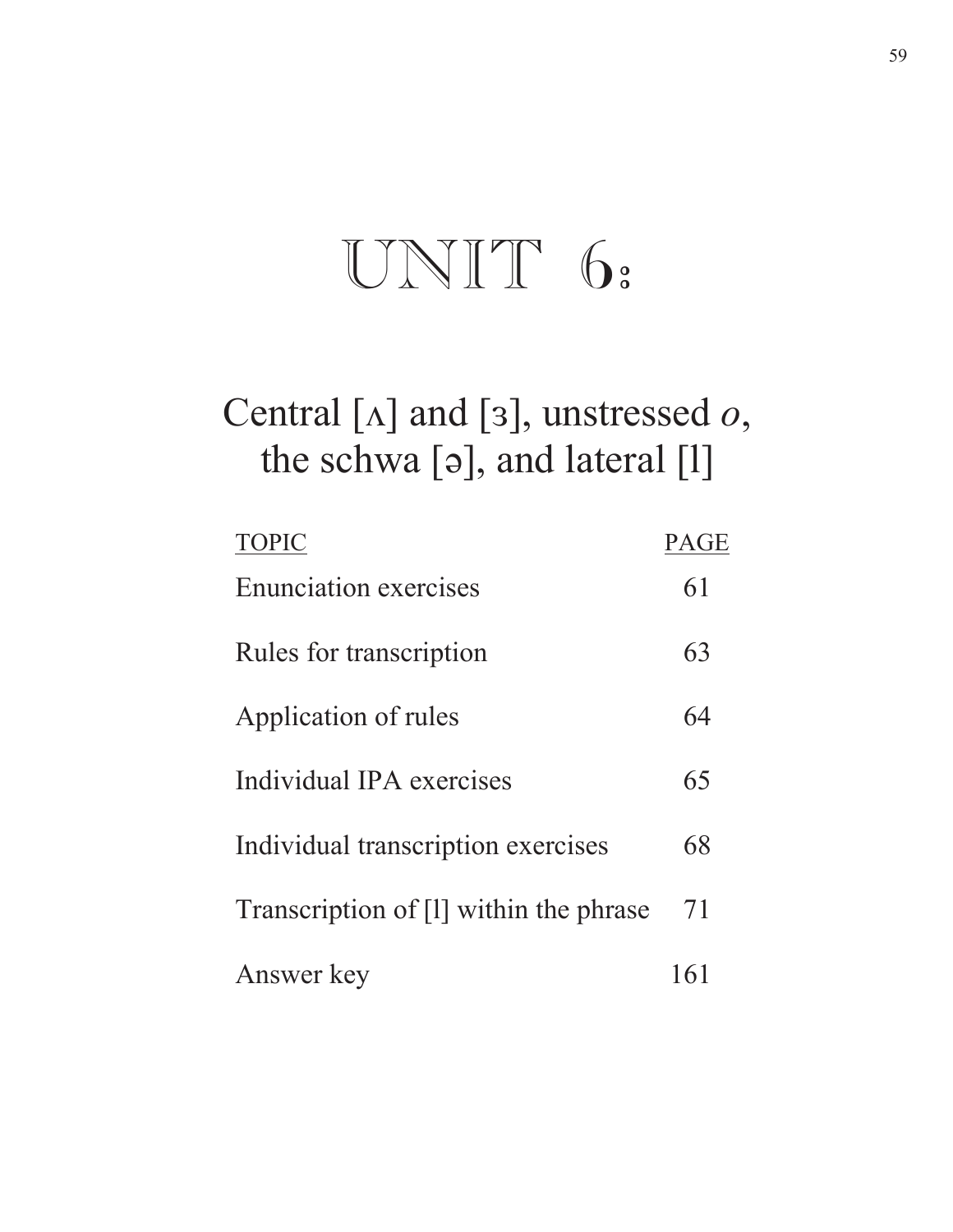#### Art song with a frequent occurrence of  $\lceil \Lambda \rceil$  and  $\lceil 3 \rceil$

Copland, Aaron (Am. 1900 - 1990) Twelve Poems of Emily Dickinson **1. Nature, the gentlest mother**  Emily Dickinson (Am. 1830 - 1886)

 Nature, the gentlest mother [ 'nɛɪtʃə ðə 'dʒɛntləst 'mʌðə]

 Impatient of no child,  $\lceil$  im perfont  $\Delta v$  nove thanks

 The feeblest or the waywardest, -  $\int$   $\delta$ ə 'fibləst  $\delta$   $\delta$ ə 'werwədəst  $\int$ 

 Her admonition mild  $\lceil$  har ædmo'nı $\lceil$ on maild  $\rceil$ 

 In forest and the hill  $\lceil$  In 'foorest ænd  $\delta$ o hil  $\lceil$ 

 By traveller is heard,  $[$  bar 'trævələr iz h $]$ 

 Restraining rampant squirrel [u'stueining 'impropent 'skworal]

 Or too impetuous bird.  $[$  ??> tu im pet supersion by perform  $\mathbb{R}$  supersion is a set of  $\mathbb{R}$ 

 How fair her conversation,  $\lceil$  hao feə ha kanva'sei $\lceil$ ən $\rceil$ 

 A summer afternoon, -  $[$   $\circ$  's amor aft  $\circ$  'nun  $]$ 

Her household, her assembly; [ h  $\frac{1}{2}$  h  $\frac{1}{2}$  h  $\frac{1}{2}$  h  $\frac{1}{2}$  h  $\frac{1}{2}$  h  $\frac{1}{2}$  h  $\frac{1}{2}$  h  $\frac{1}{2}$  h  $\frac{1}{2}$  h  $\frac{1}{2}$  h  $\frac{1}{2}$  h  $\frac{1}{2}$  h  $\frac{1}{2}$  h  $\frac{1}{2}$  h  $\frac{1}{2}$  h  $\frac{1}{2}$  h  $\frac{1}{2}$  h  $\frac{1}{2}$  h

 And when the sun goes down [ ænd men ðə san qouz daun ] Her voice among the aisles  $\lceil$  h vois  $\Lambda$  m $\Lambda$ n $\delta$ i  $\ell$ ailz  $\lceil$ 

 Incites the timid prayer [ In saits do 'timid plea ]

 Of the minutest cricket,  $[$  AV $\delta$ ə mai'njutəst 'kukət  $]$ 

 The most unworthy flower.  $\int$ ðə moust An'waði flavə  $\int$ 

 When all the children sleep  $[$  Men  $2$ ol ðə ' $\int$ fildi $\int$ on slip  $\int$ 

 She turns as long away  $[$   $\int$ i tanz æz lan $\Lambda$ 'wei ]

As will suffice to light her lamps; >ݦ [ZܼOVޖݞIܤܼVWXOܤܼWKܮO PSV@

 Then, bending from the sky,  $\int$ ð $\epsilon$ n 'b $\epsilon$ ndın fi $\Delta$ m ðə skai $\int$ 

 With infinite affection  $\lceil$  WI $\delta$   $\lceil$ 2Infinit  $\Lambda$  fek $\lceil$ ən $\rceil$ 

 And infiniter care, [  $\text{and}$  '? Infinito kea ]

 Her golden finger on her lip,  $\lceil$  h s 'goold and 'fing are an h s lip  $\lceil$ 

 Wills silence everywhere.  $\lceil$  wilz 'sailons '?ev.ume?  $\rceil$ 

| Transcription within the phrase: unstressed words have two pronunciations |                               |                                   |                                   |  |  |  |  |  |  |  |
|---------------------------------------------------------------------------|-------------------------------|-----------------------------------|-----------------------------------|--|--|--|--|--|--|--|
|                                                                           | am                            | can                               |                                   |  |  |  |  |  |  |  |
| strong $[2em]$                                                            | weak $\lceil \Delta m \rceil$ | strong [kæn]                      | weak [kʌn]                        |  |  |  |  |  |  |  |
| Am I welcome?                                                             | Here am I                     | <i>if they can,</i>               | who can tell                      |  |  |  |  |  |  |  |
|                                                                           | <i>has</i>                    | had                               |                                   |  |  |  |  |  |  |  |
| strong $[\text{h} \text{z}]$                                              | weak $[h \lambda z]$          | strong [hæd]                      | weak $[hd]$                       |  |  |  |  |  |  |  |
| All that he has, is lost                                                  | The night has come            |                                   | if we had known                   |  |  |  |  |  |  |  |
|                                                                           | <i>that</i>                   | them                              |                                   |  |  |  |  |  |  |  |
| strong $[\delta \alpha t]$                                                | weak [ $\delta \Delta t$ ]    | strong $[\delta \varepsilon m]$   | weak [ðʌm]                        |  |  |  |  |  |  |  |
| Enough of that                                                            | Think not that I forget       | In them my hopes do carry         | Let them sing                     |  |  |  |  |  |  |  |
|                                                                           | t <sub>0</sub>                | was                               |                                   |  |  |  |  |  |  |  |
| strong $\lceil \text{tu} \rceil$                                          | weak $[t_{\Lambda}]$          | strong $\lceil \text{waz} \rceil$ | weak $\lceil w_{\Delta Z} \rceil$ |  |  |  |  |  |  |  |
| Sway to and fro                                                           | from dawn to dusk             | blind though I was,               | my aim was sure                   |  |  |  |  |  |  |  |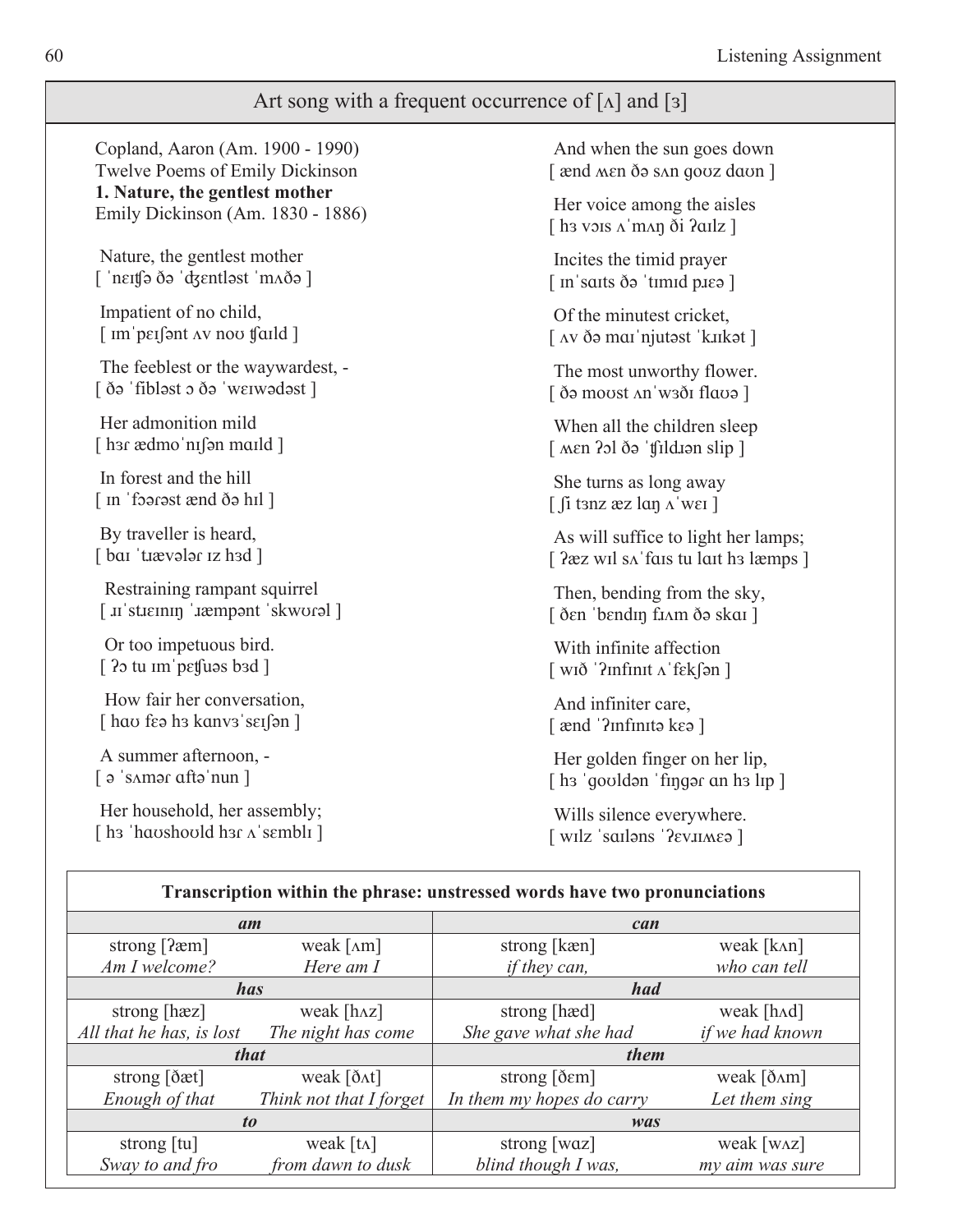### UNIT 6: Central  $\lceil \Delta \rceil$  and  $\lceil 3 \rceil$ , unstressed *o*, the schwa  $\lceil 9 \rceil$ , and lateral  $\lceil 1 \rceil$

### CENTRAL [ $\Lambda$ ] sun

**Description.** Phoneticians classify  $[\Lambda]$  as a back vowel but the tongue arch for central vowels is scarcely apparent in the space required for singing. Central  $[\Lambda]$  is clarified by means of resonance rather than formation. The lips are neither rounded nor spread.

**Enunciation.** Release and lower the jaw. Find the space of  $[\Lambda]$  without rounding or spreading the lips. Allow two finger widths of space between the teeth. The anterior edge of the tongue contacts the lower row of teeth and lies low and flat on the floor of the mouth. Raise the soft palate and direct vocalized tone toward the upper front teeth.

**Warnings.** Avoid a tone that lies low in the throat. Avoid the raspy sound associated with vocal fry that is common in the American English manner of speech. Do not replace  $[\alpha]$  with  $[\alpha]$ : *wonder* is  $[\alpha]$  but *wander* is  $[\alpha]$ . Do not replace  $[\alpha]$  with  $[\Lambda]$ : *what* and *was* are pronounced with an  $[\alpha]$  vowel.

**Exercise.** A clear distinction must be made between the [v] and [A] vowel sounds: *look/luck, put/putt, could/cut* 

### CENTRAL [3] learn

**Description.** Central [3] possesses the formation of a retroflex [1] with the sustained quality of a vowel. It must never be sung in a final unstressed syllable (Marshall 9). Central [3] is unique to English and is a characteristic color of the language. It can be a lovely singing sound when the lips are sufficiently rounded.

**Enunciation.** Release and lower the jaw. Find the space of *ah.* Protrude the lips into a gently rounded whistle position. The lip rounding is initiated by the cheek muscles. The sides of the tongue touch the upper molars. Point the tongue tip toward, but not touching, the alveolar ridge and direct vocalized tone toward the rounded lips: *worth, earn, journey, mercy, burning* **Note.** Prepare the lip rounding early, even before the articulation of a preceding consonant.

**Warnings.** Do not alter the  $\lceil 3 \rceil$  to an  $\lceil \Delta \rceil$  or  $\lceil 5 \rceil$  sound: *bird* is  $\lceil \beta 3d \rceil$  not *bud*  $\lceil \beta 4d \rceil$ ; *girl* is  $\lceil \frac{1}{3} \rceil$  not *gull*  $\lceil \frac{1}{3} \rceil$ . Avoid inserting a vowel sound after [3]: pearl is [p3l] not [p3əl]. Do not sing [3] in a final unstressed syllable: *father* is ['faðə] not ['fað3].

#### CLOSED BACK [o] *provide*

**Description.** English does not have a pure [o] vowel. An approximation of the sound is found in the first vowel of the English diphthong [ov]: *open* and *grow*. A lax version of the [o] vowel appears in words with an *o* spelling in unstressed syllables: *obey* and *provide*.

**Enunciation.** Release and lower the jaw. The tongue tip contacts the lower front teeth and the back of the tongue arches toward the soft palate. The lips are forward and rounded. The degree of rounding is slightly less than what is required for [u]. The cheek muscles initiate the lip rounding. Raise the soft palate and direct vocalized tone toward the rounded lips. Prepare the lip rounding early and enunciate an unaltered formation of the vowel.

**Warnings.** Do not allow the lip movement to be sluggish. A delayed lip rounding or early release of the formation will result in a diphthong. Do not enunciate [o] with the upper lip clinging to, or curled over the front teeth. Do not allow the resonance of [o] to fall low. Project the tone over the rounded vowel space.

### SCHWA [ə] sofa

**Description:** The schwa represents an undefined vowel sound in an unstressed syllable. The unstressed nature of schwa provides shape and direction to the musical phrase. The schwa is short in speech but extended for singing.

**Warnings:** Do not assume that the schwa represents a universal sound. The schwa has seven sounds in English. A closed vowel pronunciation of the schwa would bring undue attention to an unstressed syllable. A singer may mistakenly give equal weight to all syllables in an effort to be understood. This would result in a series of words without natural phrasing. It would "sound like a child reading aloud from a primer" (Marshall 153-154).

**Note.** The  $[\infty]$  symbol is used in dictionary transcriptions to indicate an r-colored schwa. The formation of  $[\infty]$  is identical to an [3] vowel. The  $[\infty]$  symbol reflects spoken practice and is not suitable for lyric diction since it merges a schwa with a retroflex tongue formation. In speech, the sounds occur simultaneously. For singing, the schwa is sustained. Singing an *r*colored vowel in a final unstressed syllable is not suitable for lyric diction (Marshall 9).

#### VOICED ALVEOLAR LATERAL [l]

**Articulation.** Raise the soft palate and release the jaw. The point of contact is similar to [s]. A quick placement and release of the tongue tip against the alveolar ridge is critical for a clean execution of initial [l]. The action occurs precisely on the beat. Initiate voicing with the flip of the tongue. This movement allows the consonant to project (Marshall 68). Note: [l] has a rounded lip formation when followed by a rounded vowel: *lord, look, learn*

**Warnings.** Do not elongate [l] or introduce the voicing of [l] too early. The shape of the tongue should not be thickened or flattened. The action of the tongue must not be sluggish (Marshall 68).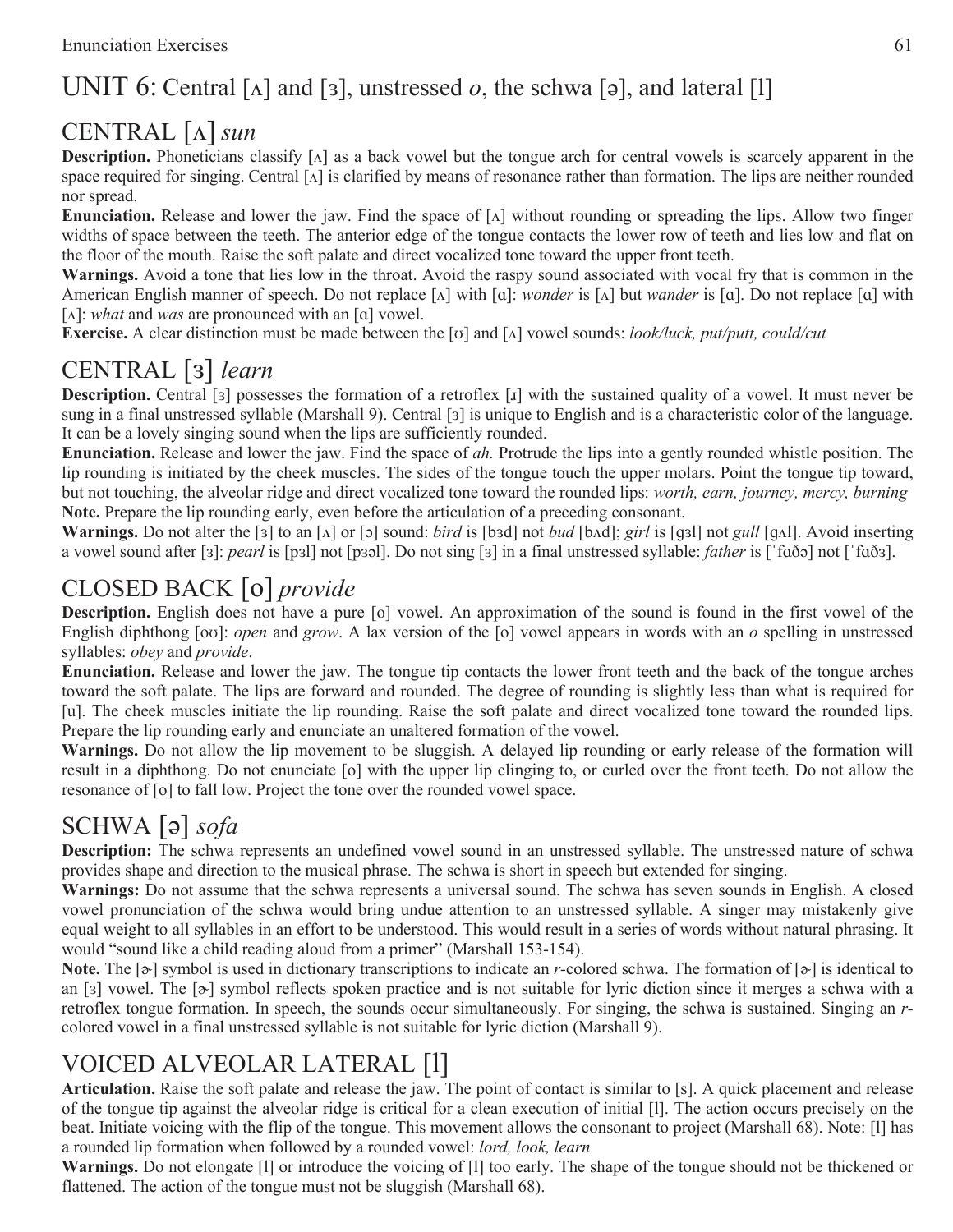### UNIT 6: Central [ $\Lambda$ ] and [3], unstressed o, the schwa [ə], and lateral [1]

#### CONSONANT CLUSTERS WITH [l]

**Description.** Many singers have difficulty enunciating consonant blends with [l]. The consonants must be articulated simultaneously. Begin the consonant cluster with the tongue tip touching the alveolar ridge (prepared for *l*). Flip the tongue tip down while sounding both consonants. (Marshall 70)

**Exercise:** *bliss, blessed, clear, cloud, fly, flame, glad, gleam, place, plant, please* / round the lips for: *blue, flow, glow*

#### FINAL [l]

**Warnings.** Do not form [l] too early or flatten the tongue tip against the alveolar ridge. Do not add a vowel sound or click of the tongue following final [1]. Avoid adding an intervening vowel sound before [1]: *feel* [fil] not [fiːal]. (Marshall 71-72) **Exercise.** Intone the following final [l] words. Do not enunciate an intervening vowel sound before or after [l]: *smile, heal, soul, pale, until, cool, whole, fill, swell, steal, sail* 

**Final**  $\begin{bmatrix} 1 \end{bmatrix}$  **+ initial**  $\begin{bmatrix} 1 \end{bmatrix}$ **. Do not rearticulate**  $\begin{bmatrix} 1 \end{bmatrix}$  **when a final**  $\begin{bmatrix} 1 \end{bmatrix}$  **word is followed by an initial**  $\begin{bmatrix} 1 \end{bmatrix}$  **word. Articulate one elongated** [l]: *eternal love, beautiful lady, dreadful lies, little lamb, tuneful lay, candle light, tropical leaves* 

#### COMMON ERRORS

Do not omit [l] from *ld* spellings: *old, cold, gold, hold, told, soldier, child, mild* (exceptions: *could, would, should*). Do not add [l] to the words *talk, walk, calm,* and *palm.* 

Enunciate the following frequently occurring words containing  $[\Lambda]$ ,  $[3]$ , unstressed *o*, and  $[\circ]$ :

|                  | $\lceil \Lambda \rceil$                              | $\lceil 3 \rceil$                 | unstressed <i>o</i>           | $\lceil e \rceil$                           |
|------------------|------------------------------------------------------|-----------------------------------|-------------------------------|---------------------------------------------|
| 1.               | such                                                 | her                               | memory                        | heaven                                      |
|                  | $[s \Lambda \mathfrak{t}]$                           | [ <sub>h3</sub> ]                 | $\lceil$ memori               | ['h $evan$ ]                                |
| 2.               | love                                                 | sir                               | melody                        | even                                        |
|                  | $\begin{bmatrix} \text{ln} \mathbf{v} \end{bmatrix}$ | $\lceil$ S3]                      | $\lceil$ 'melodi]             | $\lceil$ '?ivən]                            |
| 3.               | but                                                  | turned                            | innocent                      | silence                                     |
|                  | [b <sub>At</sub> ]                                   | [tand]                            | $\lceil$ '?inosənt]           | $\lceil$ 'sailəns]                          |
| $\overline{4}$ . | dove                                                 | burning                           | harmony                       | welcome                                     |
|                  | $\lceil d_{AV} \rceil$                               | $['b$ 3nin $]$                    | ['hamoni]                     | $\lceil$ 'wɛlkəm]                           |
| 5.               | one                                                  | work                              | provide                       | blessed                                     |
|                  | $\lceil w \triangle n \rceil$                        | $\left[\text{w}_3\text{k}\right]$ | [pIO'val]                     | [ $blesod$ ]                                |
| 6.               | <b>us</b>                                            | birth                             | desolate                      | passion                                     |
|                  | $[2\text{as}]$                                       | [bs0]                             | $\lceil$ 'd $\epsilon$ solət] | $[\n]$ pæ $\lceil$ ən]                      |
| 7.               | must                                                 | girl                              | innocence                     | anthem                                      |
|                  | [m <sub>A</sub> st]                                  | [g3]                              | $\lceil$ '?inosəns]           | [' $2$ æn $\theta$ əm]                      |
| 8.               | up                                                   | worth                             | offence                       | pleasant                                    |
|                  | $[2\text{AP}]$                                       | $\lceil \text{W3}\theta \rceil$   | $[2o'$ fens]                  | ['plɛzənt]                                  |
| 9.               | some                                                 | pearls                            | amorous                       | double                                      |
|                  | $[s\land m]$                                         | [p3]z]                            | [' $?$ æmorəs]                | $\lceil d \Delta b \cdot \mathbf{d} \rceil$ |
| 10.              | sun                                                  | learn                             | ivory                         | endless                                     |
|                  | $[s\Lambda n]$                                       | [13n]                             | $[$ 12 13 13 14 $]$           | $['2 \text{endlos}]$                        |
| 11.              | young                                                | earth                             | obey                          | sweetest                                    |
|                  | $[j \land \eta]$                                     | [330]                             | [20]                          | ['switast]                                  |
| 12.              | doth                                                 | nurse                             | possess                       | secret                                      |
|                  | $\lceil d \Lambda \theta \rceil$                     | [n3s]                             | [po'zes]                      | $\lceil$ 'sik.tət]                          |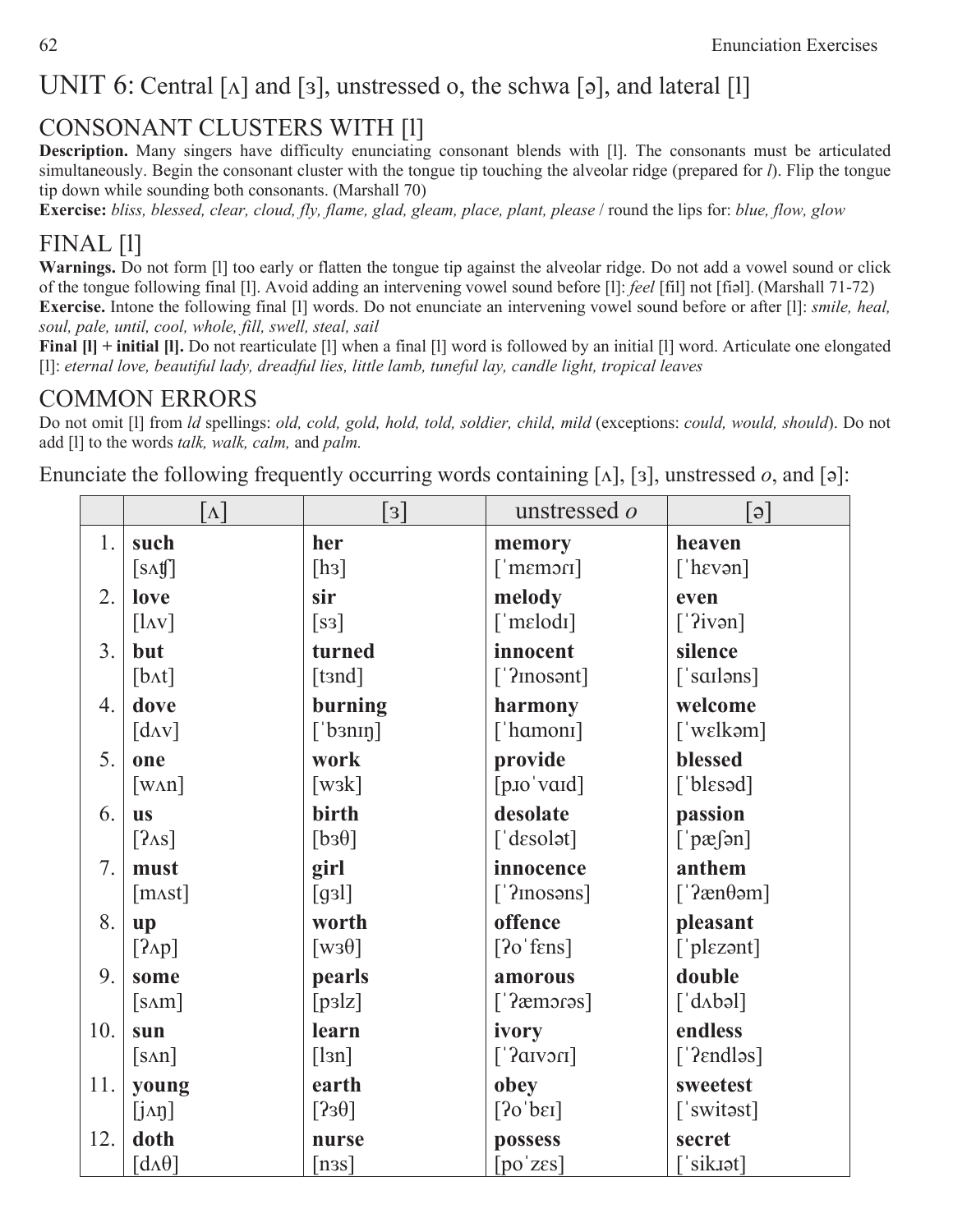## RULES FOR TRANSCRIPTION

## CENTRAL<sup>[3]</sup>

*e, ea, i, o, u* + *r*: *her, search, bird, word, hurt* 

Except when followed by a flipped  $[r]: \text{hurry } [\text{hor}]$ 

# CENTRAL  $\lceil \Lambda \rceil$

*up, dusk, blood, love, young* 

## UNSTRESSED *o*

*o* of unstressed syllables: *melody* ['melodi] *obey* [?o'bɛi]

Except when followed by a flipped [r]: *memory* ['memori] Except in an unstressed final syllable: *purpose* ['p3pəs]

# $SCHWA$ [ə]

As a general rule, unstressed syllables are transcribed with a schwa [ $\sigma$ ] symbol. The English schwa is a weakened version of the open [1], [ $\varepsilon$ ], [ $\sigma$ ], [ $\alpha$ ], [ $\alpha$ ], [ $\alpha$ ], [ $\alpha$ ], [ $\sigma$ ] vowels. Defining the schwa is based on spelling. The following spellings apply to unstressed final syllables:

- 1. *es and ent spellings are [ɛ]: dearest, sweetness, moment*
- 2. *en, et, eth, ed and ence spellings are* [1] when set on a short note (pronunciation shifts to [ $\varepsilon$ ] when set on a sustained tone): *heaven, secret, sayeth, faded, absence*
- 3. vowel +  $r$  spelling is  $\lceil \Delta \rceil$  ( $\lceil s \rceil$ ) is not recommended for lyric diction): *whisper, river, lover*
- 4.  $a +$  consonant is [1] when set on a short note (pronunciation shifts to [xe] when set on a sustained tone): *distant, image, thousand*
- 5. *o* and *u* spellings are [A]: *reason, wondrous, fortune*
- 6. final *a* may be  $\lceil \Lambda \rceil$  or  $\lceil \alpha \rceil$ : *idea, sofa, opera, gloria*
- 7. vowel  $+ l$  spelling is [v]: *angel, crystal, humble*
- 8. *il* spelling is [v] when set on a short note (pronunciation shifts to [I] when set on a sustained tone): *evil, civil, devil*
- 9. ur and *ward* spellings are  $[\lambda]$  when set on a short note (pronunciation shifts to  $[\nu]$  when set on a sustained tone): *nature, forward*
- 10. *or* spelling is  $\lceil \Lambda \rceil$  when set on a short note (pronunciation shifts to  $\lceil 5 \rceil$  when set on a sustained tone): *Savior, vapor, color*

#### **Articles** *the* **and** *a* **have two pronunciations**

*the*  $\delta$ i and *a*  $\delta$  is precede initial consonant words *the* [ $\delta$ i] and *an* [ $\mathcal{E}$ n] precede initial vowel words

#### **Unstressed words within the phrase have a strong and weak form**

Pronunciation is based on context and duration of the note (see chart on page 60).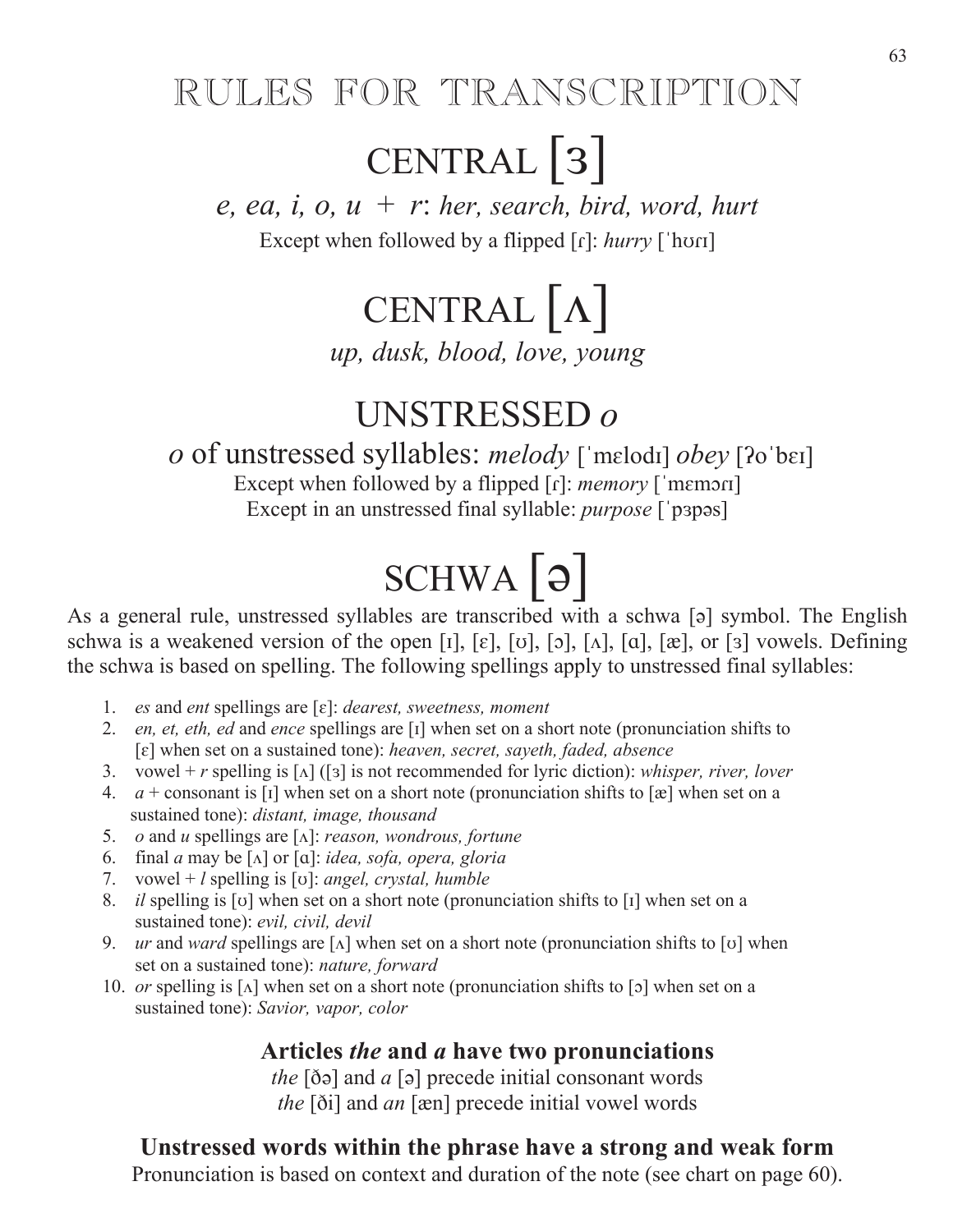Class Work #6: Central [ $\Lambda$ ] and [ $\sigma$ ], unstressed *o*, and the schwa [ $\sigma$ ] Provide spelling:

| $1. \int \text{gad} \cdot \text{g}$         | 7. $\lceil \cdot \cdot \cdot \cdot \rceil$ | 13. $\lceil \text{tr} \cdot \mathbf{z} \rceil$                       |
|---------------------------------------------|--------------------------------------------|----------------------------------------------------------------------|
| 2. $[sts]$                                  | $8.$ [ $\infty$ ]                          | 14. $[$ 's $\Lambda$ təl]                                            |
| $3.$ ['m $\Lambda$ ni]                      | 9. $\lceil \cdot \cdot \cdot \rceil$       | 15. $\left[\begin{array}{c} \sqrt{3} \\ \sqrt{3} \end{array}\right]$ |
| 4. ['hamoniz]                               | $10.$ [WANS]                               | 16. $[\text{spad}]$                                                  |
| 5. $\left[\frac{\text{d}}{\text{d}}\right]$ | $11.$ ['m ssifol]                          | 17. $\lceil \text{tlast} \rceil$                                     |
| $6.$ ['hjuma]                               | 12. $\lceil$ 'p.sapa]                      | $18.$ ['mæd $3$ əstı]                                                |
| Provide IPA:                                |                                            |                                                                      |
| 1. words                                    | 7. chariot                                 | 13. village                                                          |
| 2. autumn                                   | 8. daughter                                | 14. cunning                                                          |
| 3. hovers                                   | 9. month                                   | 15. melodies                                                         |
| 4. candle                                   | 10. delicate                               | 16. watchful                                                         |
| 5. dangerous $(a \text{ is } [1])$          | 11. trumpet                                | 17. should                                                           |
| 6. equal                                    | 12. bird                                   | 18. heaven                                                           |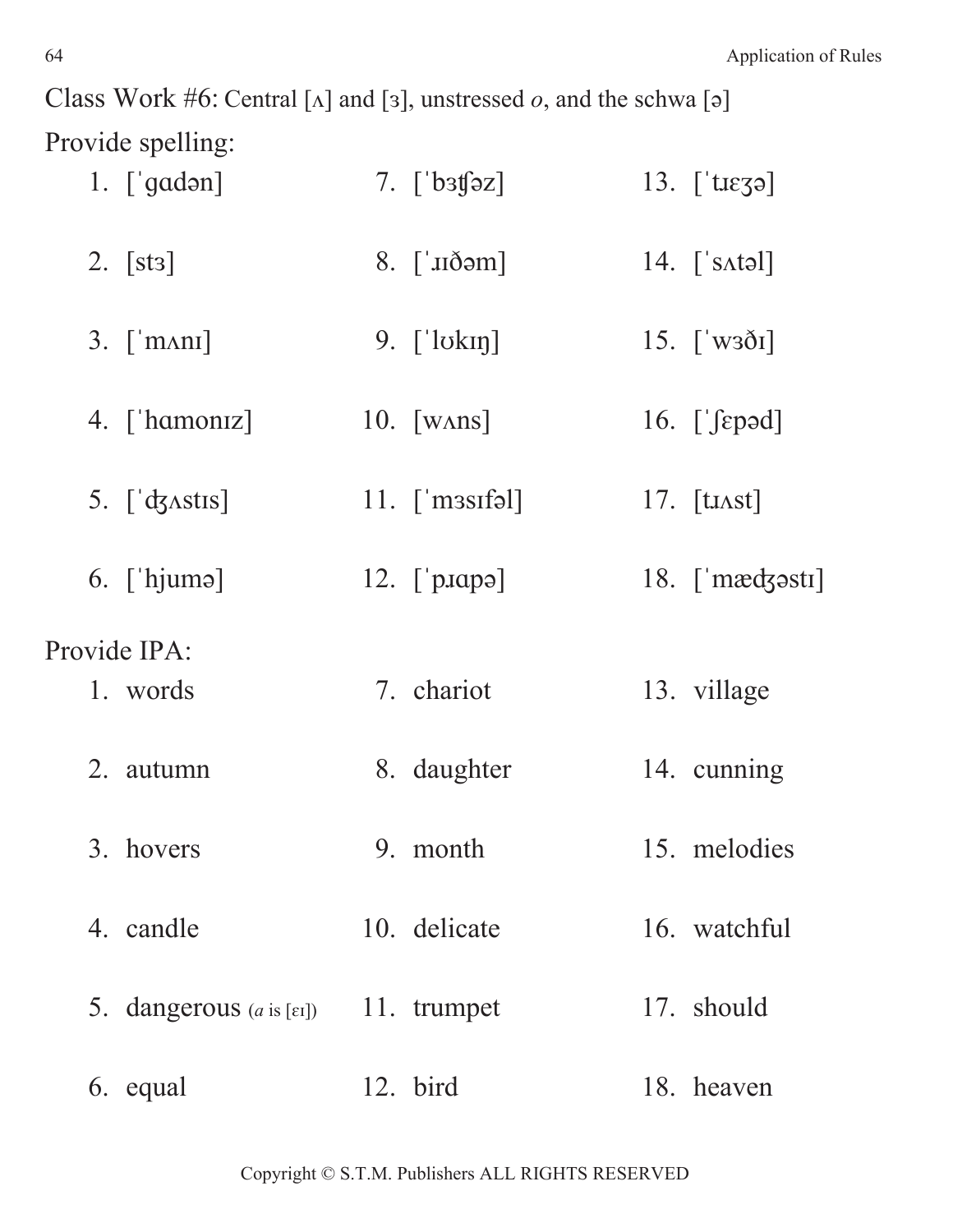Worksheet #6: Central [ $\Lambda$ ] and [ $\sigma$ ], unstressed  $o$ , and the schwa [ $\sigma$ ] Provide spelling:

| #1 |                               | #2 |                            | #3 |                                 | #4 |                         |
|----|-------------------------------|----|----------------------------|----|---------------------------------|----|-------------------------|
|    | $[$ f $\epsilon$ ðəd]         |    | $[d\Lambda m]$             |    | $[\hat{\mathsf{r}}]$            |    | ['splɛndə]              |
|    | $[d\Lambda s\kappa]$          |    | $[$ tracter $]$            |    | $[d3\text{Ast}]$                |    | $[$ 'wimən $]$          |
|    | [ˈwɪzdəm]                     |    | $[\rho$ ipal]              |    | $[$ monfəl $]$                  |    | [ImM]                   |
|    | $[p$ 10' $d$ 3 $\epsilon$ kt] |    | $\lceil \text{fol} \rceil$ |    | $[$ 'fl $\Lambda$ tərı $\eta$ ] |    | [ˈkɜtɪəs]               |
|    | ['senforiz]                   |    | $[$ sqlu $]$               |    | $[$ [nesəl]                     |    | [po'zes]                |
|    | [ˈʔæpəl]                      |    | $[n\Lambda n]$             |    | [loks]                          |    | $[\,']$ AVə $\theta]$   |
|    | [diam]                        |    | ['gadəs]                   |    | [hf]                            |    | [tok]                   |
|    | $[\text{fol } \cdot]$         |    | $[$ kantuz]                |    | $['?$ itən]                     |    | [ˈkɑŋkə]                |
|    | $[$ 's $\mathsf{stan}]$       |    | $[m3\theta]$               |    | $[$ k $\Delta$ min $]$          |    | [ˈkʌmpənɪ]              |
|    | [p3]                          |    | $[\n]$ pl $\epsilon$ zəz]  |    | $[$ 's sv $\mathsf{S}$ nt]      |    | [p3s]                   |
|    | $[\text{lavz}]$               |    | $[\hat{\ }$ ? Anda]        |    | [fol'fild]                      |    | [ˈkɪŋdəm]               |
|    | [kod]                         |    | $[$ 'dʒɜmən $]$            |    | $[$ m $\equiv$ m $\equiv$       |    | [s <sub>anz</sub> ]     |
|    | [ˈʧild.ɪən]                   |    | [ˈwɪstfəl]                 |    | $[\mathbf{k}$ uifə]             |    | [ˈwɪðəd]                |
|    | [wsd]                         |    | [kast]                     |    | $[\n    'w3jip]$                |    | ['2atfall]              |
|    | ['tɛndənəs]                   |    | ['dæfodɪlz]                |    | $[spJ\Lambda\eta]$              |    | $[$ 'tɪʌbəl]            |
|    | $[\n    'w \circ t \circ ]$   |    | $[$ sti $\Lambda$ k $]$    |    | $[$ motolz $]$                  |    | $[\hat{a} \delta \phi]$ |
|    | $[\text{'k}$ <sub>1</sub>     |    | $[$ frutfəl $]$            |    | ['jɑndə]                        |    | $[$ 's $s$ vis]         |
|    | $[\mathfrak{f}\mathfrak{sn}]$ |    | $[$ 's $\Lambda$ lən]      |    | $[$ 'w $\land$ nd. $\circ$ s]   |    | $[h \Lambdag]l$         |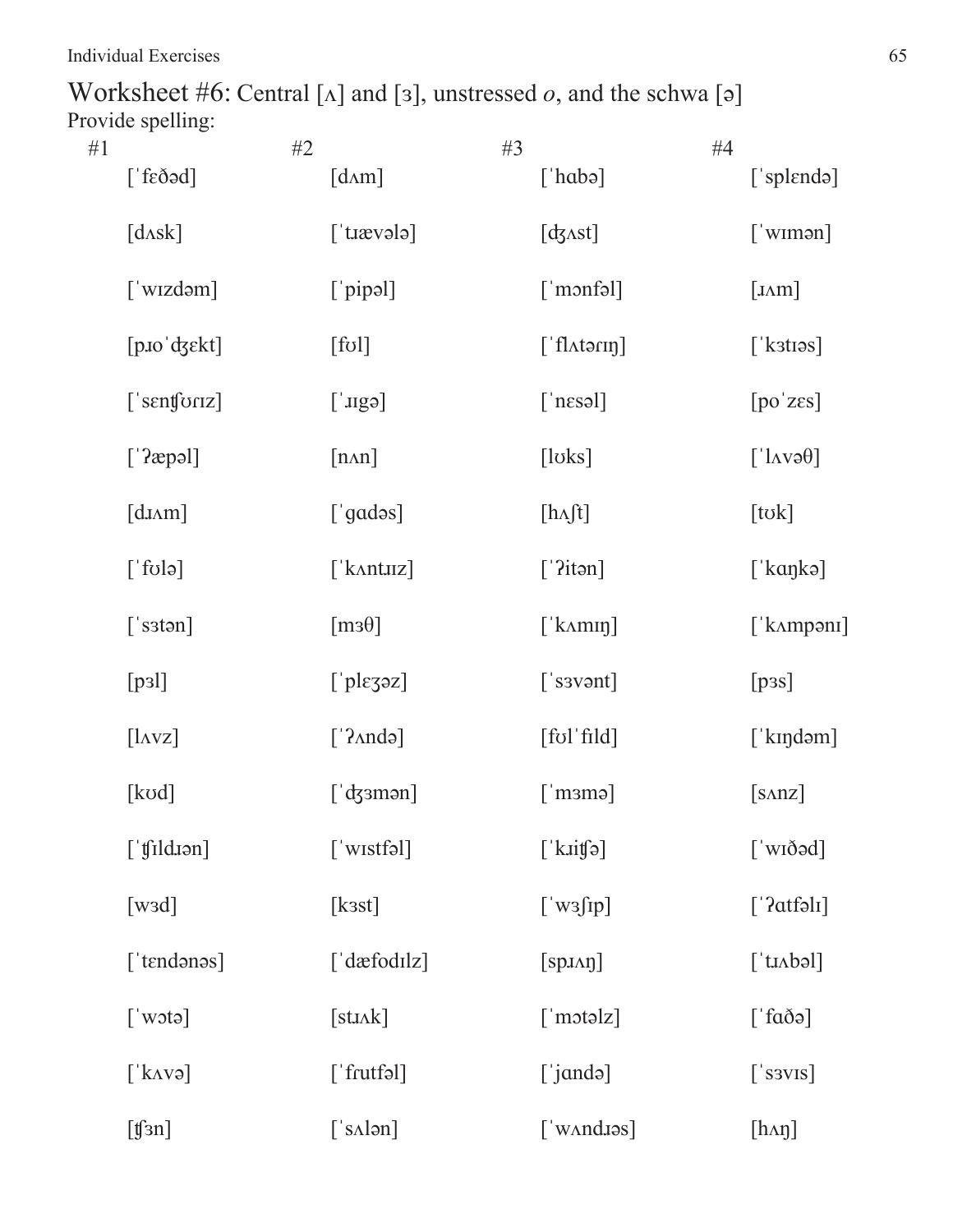Worksheet #6: Central  $[\Lambda]$  and  $[3]$ , unstressed  $o$ , and the schwa  $[\circ]$ Provide spelling:

| #5 |                                     | #6 |                                     | #7 |                                         | #8 |                                     |
|----|-------------------------------------|----|-------------------------------------|----|-----------------------------------------|----|-------------------------------------|
|    | $[3A\delta \phi]$                   |    | $[s \land \eta]$                    |    | $[s \Lambda'$ fif $\mathfrak{f}$ ontli] |    | $[\n    'w \text{!fəl}]$            |
|    | $[\cdot]$ ?oltə $]$                 |    | $[$ 'mabəl]                         |    | $[t \Lambda \text{fft}]$                |    | $[$ mstəl]                          |
|    | $[\text{'batch}]$                   |    | $[\ ]$ pɔʃən]                       |    | ['skalət]                               |    | ['?ekon]                            |
|    | $\left[$ d $\Lambda$ V $\right]$    |    | $[\Delta \lambda \log \frac{1}{2}]$ |    | [ 'kstan ]                              |    | $[\text{'w} \land \text{nd} \circ]$ |
|    | $[$ 's $\alpha$ kəl]                |    | [fot]                               |    | $['2$ Apwəd $]$                         |    | $[$ juni v3səl]                     |
|    | $[$ w $\mathsf{3m}$ ]               |    | $[\ ]$ pasən]                       |    | $[$ 's $\Lambda$ dən]                   |    | [ˈskɔnfəl]                          |
|    | $[$ 'h $\Lambda$ ng $\mathrm{III}]$ |    | $[\n  'w$ mtə $]$                   |    | $[2j$ usfəl $]$                         |    | $\left[ \text{IAf} \right]$         |
|    | [ˈhɑkən]                            |    | [ˈpisfəlnəs]                        |    | $[$ W $\Delta$ nz $]$                   |    | $[\n  'b$ sdən $]\n$                |
|    | ['p3fəkt]                           |    | $[$ 'hjumoras]                      |    | [godz]                                  |    | [ˈkɾuəl]                            |
|    | $[m \Lambda \mathfrak{h}]$          |    | $[\text{izən}]$                     |    | $[\hat{\mathcal{A}} \cap \hat{\theta}]$ |    | ['slʌmbəz]                          |
|    | $[$ memori]                         |    | $[\text{left}]$                     |    | $[\ ]$ ju $\theta$ fəl]                 |    | [boks]                              |
|    | $[\n \mathbf{b}\mathbf{c}$ fəl]     |    | $[$ 'tı $\Lambda$ bəlz]             |    | $[$ samə $]$                            |    | $[t \Delta t]$                      |
|    | $[\ ]$ ofəlı]                       |    | ['?afən]                            |    | [13n]                                   |    | $['?$ sli $est]$                    |
|    | [fsst]                              |    | [q <sub>anz</sub> ]                 |    | $['? \text{Atəli}]$                     |    | [Inn]                               |
|    | [bo]                                |    | $[\hat{=}$ hæpiə]                   |    | $[po'$ lait]                            |    | $[{\rm wald}]$                      |
|    | [ˈkɑnʤəd]                           |    | [tan]                               |    | $[\ ]$ papəl]                           |    | $[$ 'motəl]                         |
|    | $[$ 'MISPƏ $\pi$ IIJ]               |    | ['wʌndəz]                           |    | ['f3V9]                                 |    | $[\,']$ lıkə $]$                    |
|    | [kʌt]                               |    | [ˈfloɾɪʃ]                           |    | $[$ 's $\Delta$ ni]                     |    | $[\theta$ sst]                      |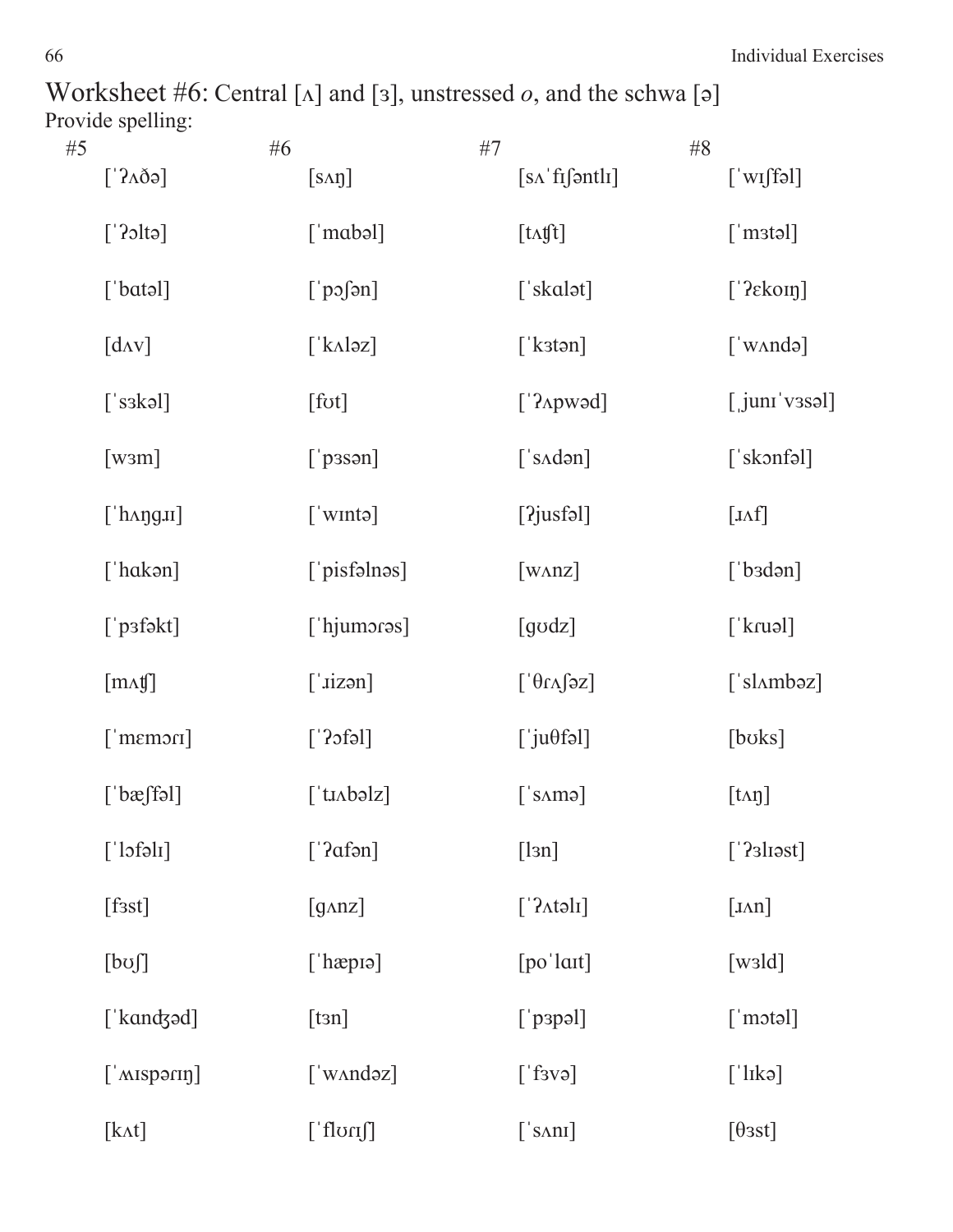Worksheet #6: Central [ $\Lambda$ ] and [ $\sigma$ ], unstressed  $o$ , and the schwa [ $\sigma$ ] Provide spelling:

| #9 |                            | #10 |                                 | #11 |                               | #12 |                           |
|----|----------------------------|-----|---------------------------------|-----|-------------------------------|-----|---------------------------|
|    | [ˈkʌmfət]                  |     | $[\Delta \lambda k$ əl]         |     | $[\dagger]$ dzangəl]          |     | $[\hat{\text{rk}}]$       |
|    | $[\n]$ psl <sub>I</sub>    |     | $[$ tstəlz $]$                  |     | [badz]                        |     | $[$ mistros]              |
|    | [ˈkætəl]                   |     | $[$ 's $\Lambda$ məz $]$        |     | $[$ f. $I\Lambda$ m $]$       |     | $['20$ sfəlnəs]           |
|    | $[\int$ <sub>O</sub> $k$ ] |     | $[\text{b.}\text{uvk}]$         |     | $[$ senform $]$               |     | $\left[d\Lambda z\right]$ |
|    | $[$ cnm $\Gamma$ ]         |     | $[$ 'd $\mathcal{E}$ eləsi]     |     | $[fl\Delta dz]$               |     | $[$ tiebəl]               |
|    | $[$ l $\Delta$ vd $]$      |     | ['saləm]                        |     | [pot]                         |     | ['f3p1f]                  |
|    | [1930]                     |     | $[$ 'horing]                    |     | $['?$ <i>nosons</i> ]         |     | $[ 'k\Lambda mfets]$      |
|    | $[$ m $\Lambda$ ðəz $]$    |     | $[$ ' $k$ <sub>I</sub> $m$ zən] |     | ['v3dj9]                      |     | $[$ fotfən $]$            |
|    | [ˈwɑndəd]                  |     | ['diedfəl]                      |     | $[\text{w} \in \mathfrak{S}$  |     | ['? a k s <sub>on</sub> ] |
|    | ['sik.1ət]                 |     | $[$ folən $]$                   |     | $[$ maməring]                 |     | $[\delta$ AS]             |
|    | $[$ safə]                  |     | $[d \Lambda \theta]$            |     | ['iven]                       |     | $[2o'$ fens $]$           |
|    | $[$ $\theta$ 3sting]       |     | [j3n]                           |     | $[$ '. $i$ aŋfəl $i$ ]        |     | $[! \text{neg} \]$        |
|    | [fol'filmont]              |     | ['pisfəli]                      |     | ['viganz]                     |     | ['silvəri]                |
|    | $[{\text{bast}}]$          |     | ['switə]                        |     | [was]                         |     | $[$ j $\sin$ n $\sin$     |
|    | ['viktoriz]                |     | $['2\text{Agli}]$               |     | $[\Box \Lambda \int 2Z]$      |     | [stod]                    |
|    | $[\n  nnboz]$              |     | $[\n    [fif] \circ d]$         |     | $[\n] \text{prf}_s$           |     | [dis'tsb]                 |
|    | $[$ 'safən]                |     | $[\int \Lambda n]$              |     | $\left[d_{\text{AVZ}}\right]$ |     | $[p\Lambda]$              |
|    | $[b\text{Ad}z]$            |     | ['2egoni]                       |     | ['2mədz]                      |     | $[$ 's $\Lambda$ fəd]     |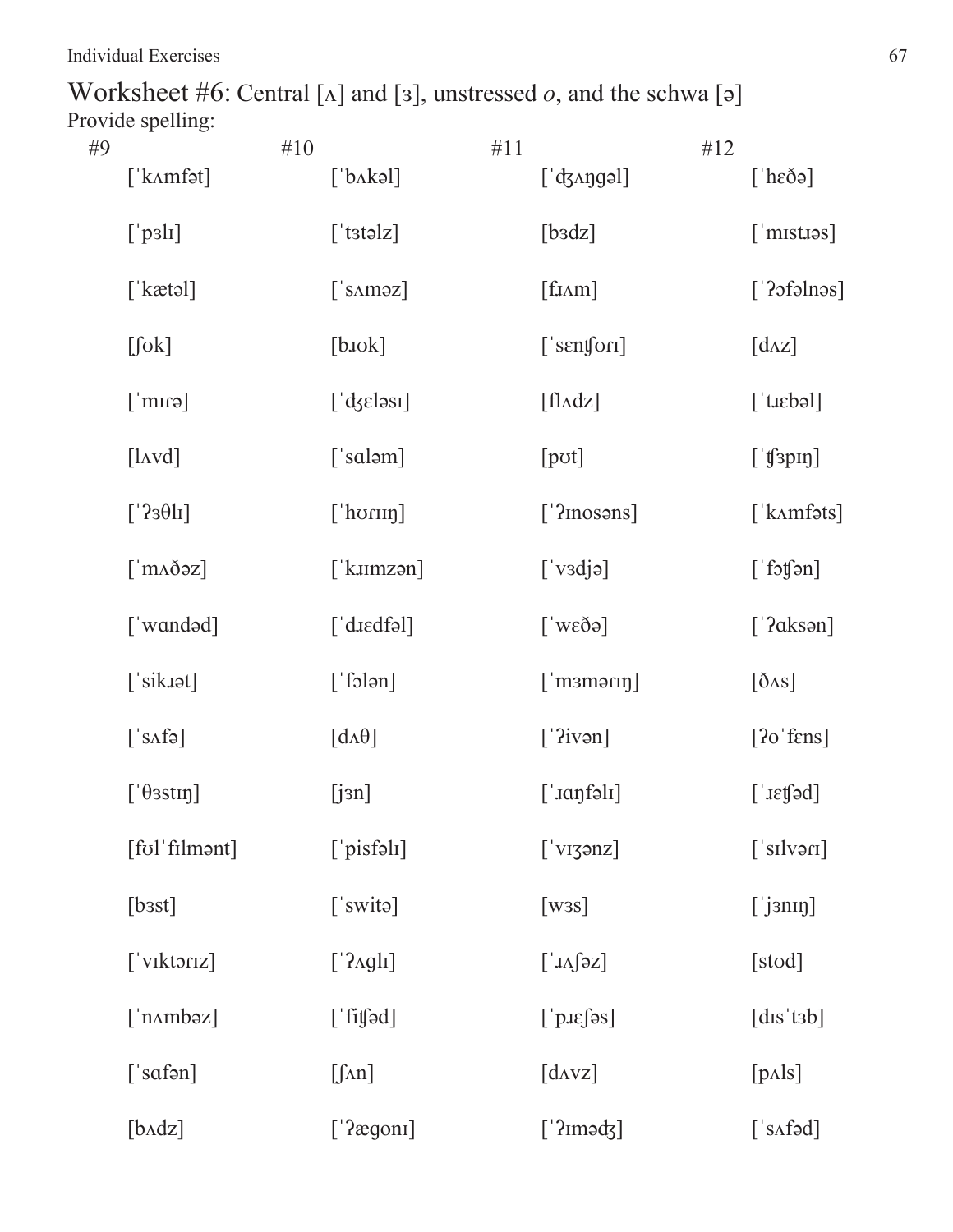Worksheet #6: Central [ $\Lambda$ ] and [ $\sigma$ ], unstressed  $o$ , and the schwa [ $\sigma$ ] Provide IPA:

| #1 |          | #2 |          | #3 |             | #4 |           |
|----|----------|----|----------|----|-------------|----|-----------|
|    | hunting  |    | darksome |    | written     |    | blush     |
|    | search   |    | drums    |    | sequence    |    | endless   |
|    | drunken  |    | skillful |    | worst       |    | battle    |
|    | symphony |    | rush     |    | lurking     |    | mercy     |
|    | liberty  |    | heavenly |    | hush        |    | never     |
|    | slumber  |    | won      |    | fulfilling  |    | lover     |
|    | woman    |    | verse    |    | wandering   |    | constant  |
|    | further  |    | passions |    | infant      |    | purpose   |
|    | blissful |    | thunder  |    | saddle      |    | clamored  |
|    | covered  |    | listen   |    | blushing    |    | wonderful |
|    | hither   |    | burn     |    | melody      |    | looking   |
|    | struggle |    | turtle   |    | would       |    | opposite  |
|    | crystal  |    | innocent |    | sunk        |    | done      |
|    | rook     |    | senses   |    | heard       |    | perjured  |
|    | artful   |    | wood     |    | son         |    | sum       |
|    | touch    |    | judgment |    | present     |    | kitchen   |
|    | dost     |    | onward   |    | featureless |    | happiness |
|    | nectar   |    | humble   |    | better      |    | hundred   |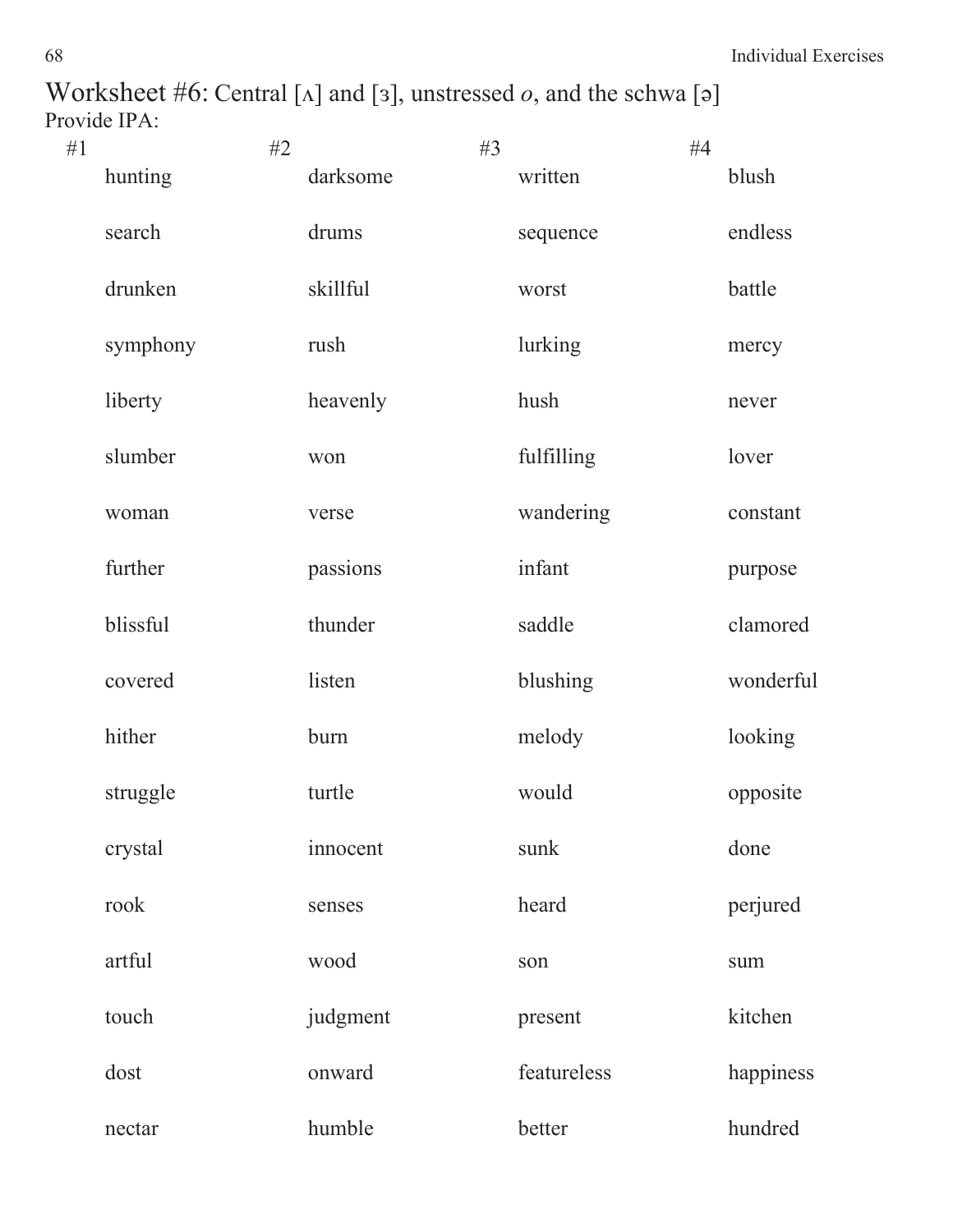Worksheet #6: Central [ $\Lambda$ ] and [ $\sigma$ ], unstressed  $o$ , and the schwa [ $\sigma$ ] Provide IPA:

| #5 |          | #6 |          | #7 |            | $\#8$ |           |
|----|----------|----|----------|----|------------|-------|-----------|
|    | sinful   |    | pictured |    | double     |       | tedious   |
|    | gallant  |    | serve    |    | stirs      |       | pluck     |
|    | yearning |    | longer   |    | absence    |       | work      |
|    | lover    |    | misery   |    | ignorant   |       | honest    |
|    | courage  |    | wanton   |    | orchard    |       | hunger    |
|    | good     |    | humming  |    | rooks      |       | peaceful  |
|    | harmony  |    | sinfully |    | others     |       | fully     |
|    | of       |    | crushed  |    | phantom    |       | certainly |
|    | garland  |    | victory  |    | dreadful   |       | nothing   |
|    | barren   |    | church   |    | blessed    |       | gentle    |
|    | cometh   |    | mingle   |    | bitter     |       | London    |
|    | turf     |    | captain  |    | honey      |       | ever      |
|    | runs     |    | color    |    | glittering |       | silken    |
|    | distant  |    | hidden   |    | hurt       |       | earth     |
|    | number   |    | fulfill  |    | such       |       | pull      |
|    | fullest  |    | girlish  |    | given      |       | dust      |
|    | simple   |    | book     |    | loving     |       | memory    |
|    | suddenly |    | husband  |    | spurn      |       | colored   |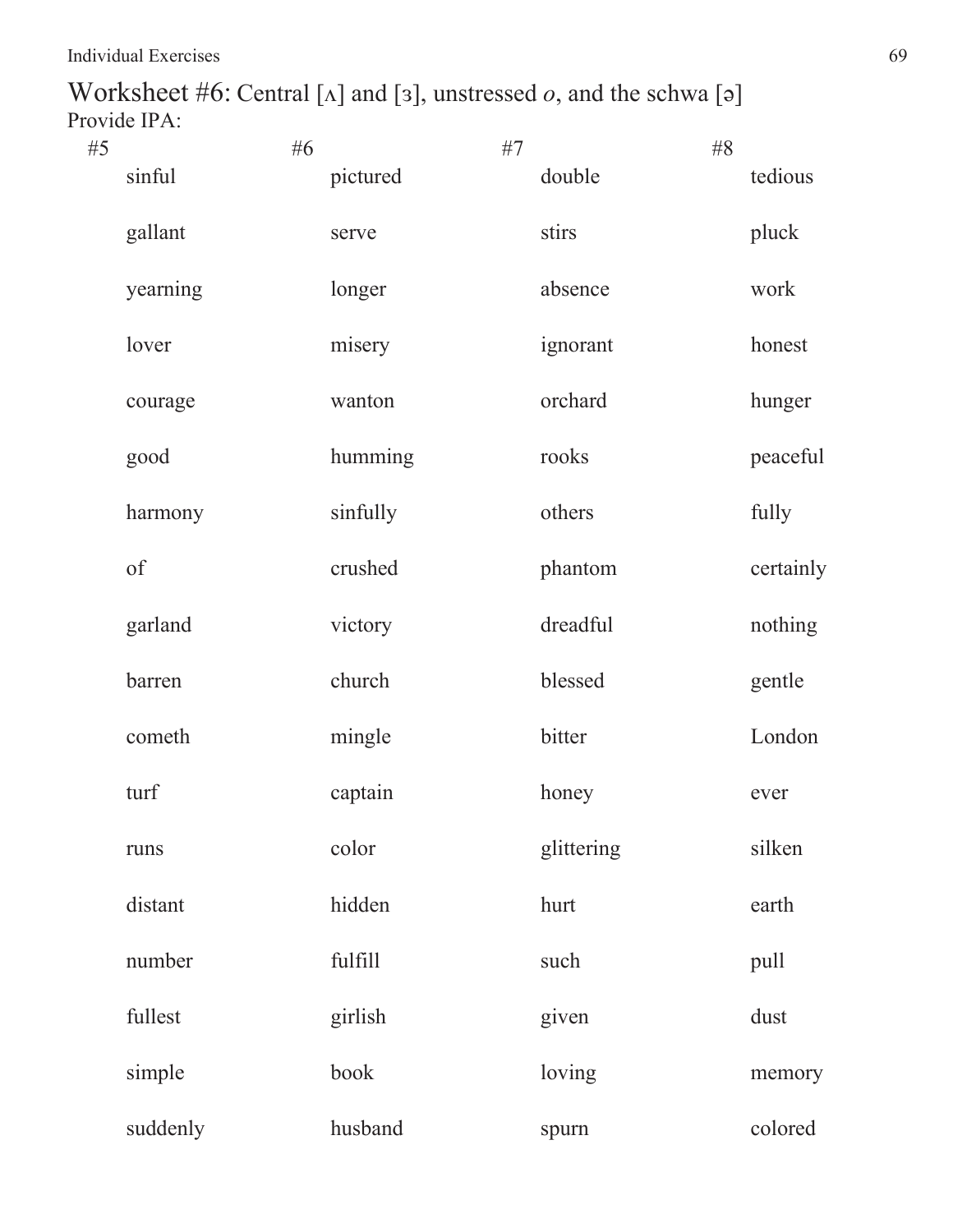Worksheet #6: Central [ $\Lambda$ ] and [ $\sigma$ ], unstressed  $o$ , and the schwa [ $\sigma$ ] Provide IPA:

| #9 |              | #10 |              | #11 |            | #12 |             |
|----|--------------|-----|--------------|-----|------------|-----|-------------|
|    | brother      |     | coerce       |     | turning    |     | thankful    |
|    | thankfulness |     | early        |     | loveliest  |     | shepherdess |
|    | shut         |     | dozen        |     | blood      |     | girl        |
|    | ecstasy      |     | bashfulness  |     | little     |     | wander      |
|    | pearls       |     | human        |     | luck       |     | slumbering  |
|    | blossom      |     | dull         |     | hermit     |     | puts        |
|    | driven       |     | wouldst      |     | memories   |     | desolate    |
|    | curse        |     | lovely       |     | one        |     | comes       |
|    | measureless  |     | journey      |     | mournfully |     | darkness    |
|    | hum          |     | inward       |     | sweetness  |     | linen       |
|    | daffodil     |     | cautious     |     | running    |     | touching    |
|    | reasoned     |     | England      |     | measure    |     | cursing     |
|    | young        |     | river        |     | kisses     |     | worlds      |
|    | woods        |     | learning     |     | brooks     |     | cup         |
|    | tough        |     | troubled     |     | seven      |     | pleasant    |
|    | bugle        |     | single       |     | conjure    |     | bud         |
|    | circling     |     | bunch        |     | were       |     | restful     |
|    | beauteous    |     | effortlessly |     | mother     |     | nimble      |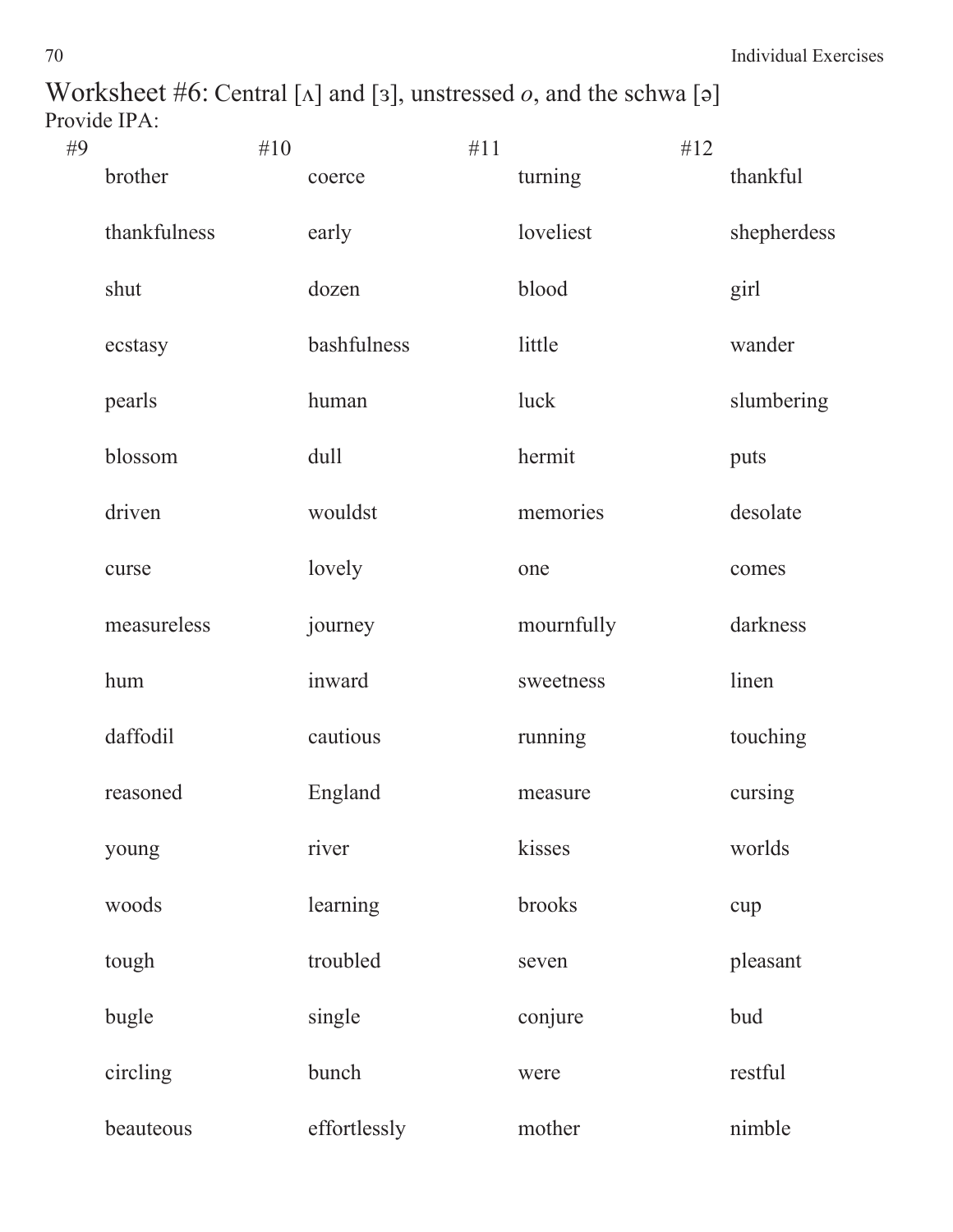## RULES FOR TRANSCRIPTION OF [1] WITHIN THE PHRASE

- I. [1] is placed with the following vowel  $[\rightarrow]$ .
- II. [I] is placed with the preceding syllable  $\lceil \leftarrow \rceil$  when followed by a consonant.
- III. [l] is doubled when final and followed by a word that begins with a [l]. Do not rearticulate the [l]. The final [l] of the first word is placed with the preceding syllable  $\lceil \leftarrow \rceil$ . The initial [1] of the second word is placed with the following syllable  $[\rightarrow]$ .

Examples:

- 1.  $\Box$  [1] followed by a consonant; and final  $\Box$  followed by initial  $\Box$ : *Bells, sadly sweet, knell life's swift flight,* 
	- $J \rightarrow J \rightarrow J \rightarrow J \rightarrow J \rightarrow J \rightarrow$
	- $[bel\ zsæ\ dlI\ swi\ trael\ laI\ fsswI\ ffIaI\ t]$
- 2.  $[1]$  followed by a vowel; and final  $[1]$ : *A lake lies shimmering cool and still,*

 e ' q q e e q ' q q q Q  $\begin{bmatrix} 5 & 1 \\ 2 & 1 \end{bmatrix}$  klass  $\begin{bmatrix} 2 \\ 1 \end{bmatrix}$  and  $\begin{bmatrix} 4 \\ 1 \end{bmatrix}$  ku lænn dstr

Place transcription beneath the following phrases:

1. *Float o'er the keys thy fingers small.*  [floː ot ?oə ðə kiz ðaːɪ 'fingəz smɔl]

e ' q q j e ' q q q Q

2. *fall like a cloud in gentle show'rs;*   $[$ fɔl lɑːɪk ə klɑːʊd ɪnn  $'$ d $\{$ snntəl  $'$ [aːʊəz]

q e e q q ' q q h ' Q

3. *And all the flowers looked up at Him,*  [ nnd ܧݦl èԥ flݜޝܤԥz lݜkt ݞݦp t hܼmm]

e ' q q q q ' j e q Q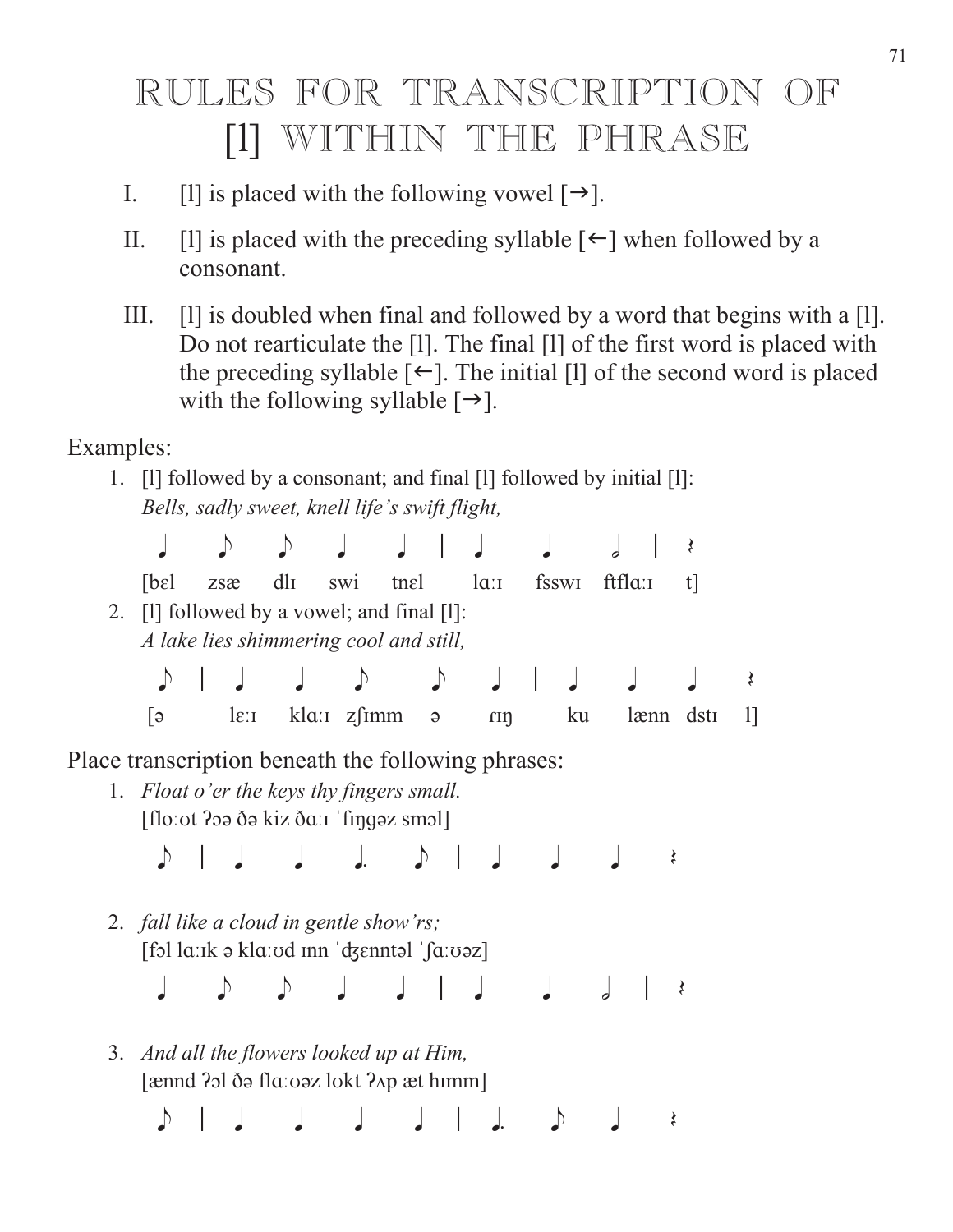4. *Where pleasures and repentance dwell.*   $[N\epsilon; \sigma]$  plezez  $\epsilon$  annd  $\pi$  penntonns dwell e ' e e j e e e ' h Q 5. *I shall see the sun arise,*   $[2a]$   $[a]$  si  $\delta$ ə sann  $\Lambda$ 'ra $|z|$  $J$  d  $J$  d  $J$  d  $J$ 6. *In endless bliss, through endless years.*   $[2 \text{nn} \text{ 'Pemdləs blis } \theta \text{ru } \text{'Pemdləs jı:əz}$  e ' q q j e ' q q h ' Q 7. *there's a little brown bird singing,*   $[\delta \varepsilon : z \varepsilon]$  'lital bud: on bad 'sinin] e e ' q q q q ' h h ' Q 8. *Rest, little head, on my shoulder, so;*  [itst 'lital hed ann mman 'forolda soro] q e e j s s ' q q q Q 9. *To sail in the moonlight clear,*   $\left[\text{tu} \text{ se:}\text{tl} \text{ inn} \delta \circ \text{'mmunnal} \text{at} \text{kl:}\text{ol}\right]$  e ' q e e q q ' q Q 10. *Their graceful form and pretty eyes*  [ðɛːə ˈɡɪɛːɪsfəl fɔmm ænnd ˈpɪɪtɪ ʔɑːɪz] e ' q q j e ' q q q Q 11. *These lips are mute, these eyes are dry;*  [ðiz līps ?a mmjut ðiz ?aːız ?a dīaːɪ] e ' q q j e ' q q q Q 12. *A martial song like a trumpet's call!*  $\lceil \varphi \rceil$ mma $\lceil \varphi \rceil$ san  $\lceil \varphi \rceil$ ti  $\lambda$ mmpəts kəl e ' q q q e e ' q q q Q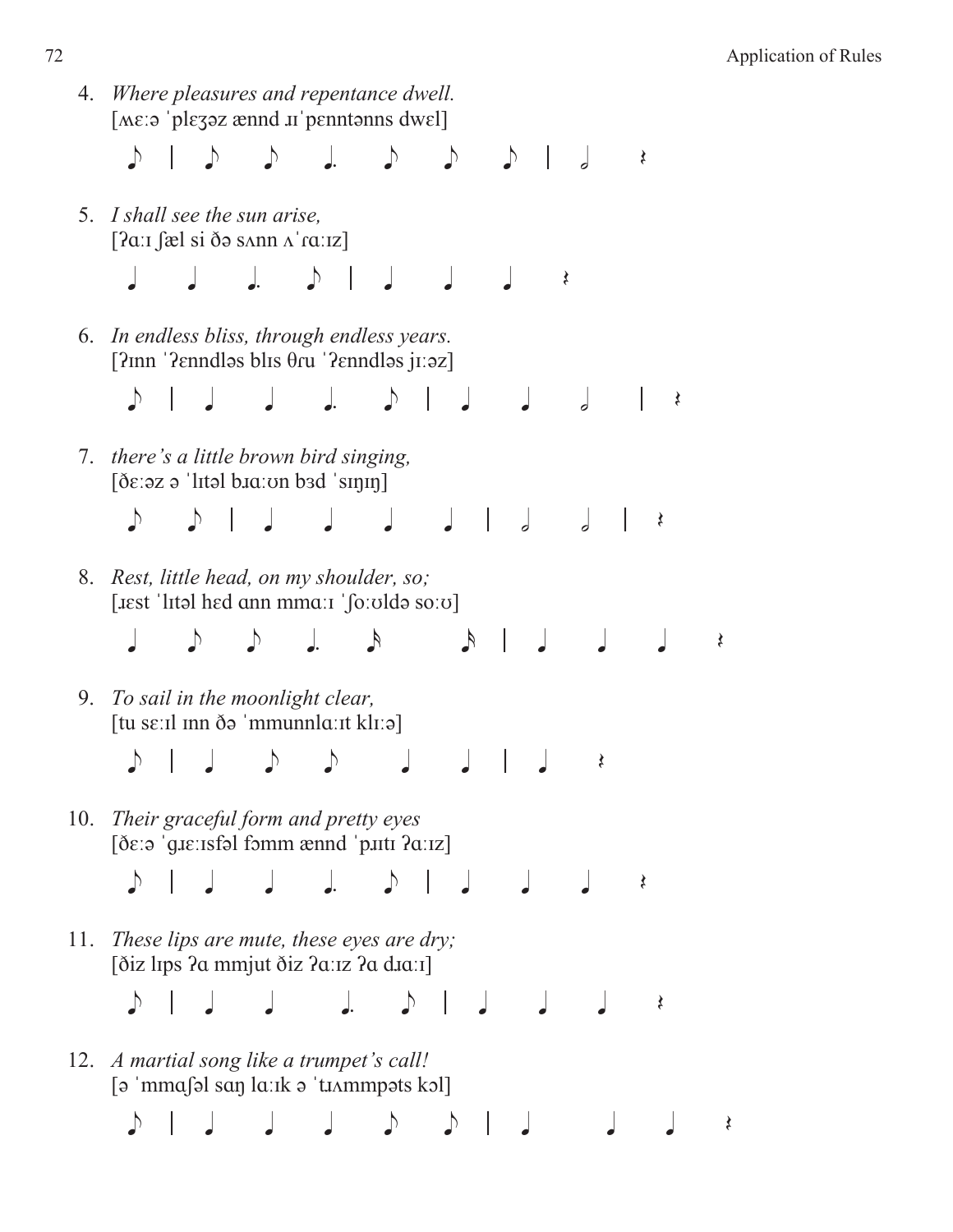#### Answer Key 161

Class Work #6: Central  $[\Lambda]$  and  $[\infty]$ , unstressed  $o$ , and the schwa  $[\infty]$ 

| 1.  | ['qadən]                                                                                                                                                                                                                                                                                                                                                                                                                                                                                  | garden          | 1. | words                                                                                                  | $[{\text{w}}3{\text{d}}z]$            |                                          |              |
|-----|-------------------------------------------------------------------------------------------------------------------------------------------------------------------------------------------------------------------------------------------------------------------------------------------------------------------------------------------------------------------------------------------------------------------------------------------------------------------------------------------|-----------------|----|--------------------------------------------------------------------------------------------------------|---------------------------------------|------------------------------------------|--------------|
| 2.  | [sts]                                                                                                                                                                                                                                                                                                                                                                                                                                                                                     | stir            | 2. | autumn                                                                                                 | $[$ ?otəm]                            |                                          |              |
| 3.  | $\lceil$ 'm $\land$ ni]                                                                                                                                                                                                                                                                                                                                                                                                                                                                   | money           | 3. | hovers                                                                                                 | [' $h$ $\Delta$ vəz]                  |                                          |              |
| 4.  | 'hamoniz]                                                                                                                                                                                                                                                                                                                                                                                                                                                                                 | harmonies       | 4. | candle                                                                                                 | [ˈkændəl]                             |                                          |              |
| 5.  | dz^stis]                                                                                                                                                                                                                                                                                                                                                                                                                                                                                  | justice         | 5. | dangerous $([E1])$                                                                                     | [ˈdɛɪnʤəɾəs]                          |                                          |              |
| 6.  | [ˈhjumə]                                                                                                                                                                                                                                                                                                                                                                                                                                                                                  | humor           | 6. | equal                                                                                                  | $\lceil$ '/ikwəl]                     |                                          |              |
| 7.  | $\lceil \text{b} \cdot \text{b} \cdot \text{b} \cdot \text{b} \cdot \text{b} \cdot \text{b} \cdot \text{b} \cdot \text{b} \cdot \text{b} \cdot \text{b} \cdot \text{b} \cdot \text{b} \cdot \text{b} \cdot \text{b} \cdot \text{b} \cdot \text{b} \cdot \text{b} \cdot \text{b} \cdot \text{b} \cdot \text{b} \cdot \text{b} \cdot \text{b} \cdot \text{b} \cdot \text{b} \cdot \text{b} \cdot \text{b} \cdot \text{b} \cdot \text{b} \cdot \text{b} \cdot \text{b} \cdot \text{b} \cdot$ | birches         | 7. | chariot                                                                                                | $[$ if $\operatorname{im}$            |                                          |              |
| 8.  | †mðəm]                                                                                                                                                                                                                                                                                                                                                                                                                                                                                    | rhythm          | 8. | daughter                                                                                               | $\lceil \text{dot} \rceil$            |                                          |              |
| 9.  | [' $\lceil \text{bkm} \rceil$                                                                                                                                                                                                                                                                                                                                                                                                                                                             | looking         | 9. | month                                                                                                  | $\lceil \text{man}\theta \rceil$      |                                          |              |
| 10. | $\lceil$ WAns $\rceil$                                                                                                                                                                                                                                                                                                                                                                                                                                                                    | 10.<br>once     |    | delicate                                                                                               | ['dɛlɪkət]                            |                                          |              |
| 11. | [ˈmɜsɪfəl]                                                                                                                                                                                                                                                                                                                                                                                                                                                                                | merciful<br>11. |    | trumpet                                                                                                | ['tɪʌmpət]                            |                                          |              |
| 12. | $[$ plape]                                                                                                                                                                                                                                                                                                                                                                                                                                                                                | 12.<br>proper   |    | bird                                                                                                   | [bad]                                 |                                          |              |
| 13. | $[$ ti $\epsilon$ zə]                                                                                                                                                                                                                                                                                                                                                                                                                                                                     | 13.<br>treasure |    | village                                                                                                | $\lceil \text{vilədz} \rceil$         |                                          |              |
| 14. | $\lceil$ 'satəl]                                                                                                                                                                                                                                                                                                                                                                                                                                                                          | subtle<br>14.   |    | cunning                                                                                                | [ $k_{\text{Anip}}$ ]                 |                                          |              |
| 15. | [ˈwɜðɪ]                                                                                                                                                                                                                                                                                                                                                                                                                                                                                   | worthy<br>15.   |    | melodies                                                                                               | $\lceil$ 'm $\epsilon$ lodiz $\rceil$ |                                          |              |
| 16. | [ˈʃɛpəd]                                                                                                                                                                                                                                                                                                                                                                                                                                                                                  | shepherd<br>16. |    | watchful                                                                                               | $\lceil$ watffal]                     |                                          |              |
| 17. | $[$ tu $\Lambda$ st]                                                                                                                                                                                                                                                                                                                                                                                                                                                                      | 17.<br>trust    |    | should                                                                                                 | $\left[\int \sigma d\right]$          |                                          |              |
| 18. | [ˈmædʒəstɪ]                                                                                                                                                                                                                                                                                                                                                                                                                                                                               | majesty<br>18.  |    | heaven                                                                                                 | $\lceil \text{'hev}\rangle$           |                                          |              |
|     |                                                                                                                                                                                                                                                                                                                                                                                                                                                                                           |                 |    | Worksheet #6: Provide spelling for central [ $\triangle$ ] and [3], unstressed $o$ , and the schwa [a] |                                       |                                          |              |
| #1  |                                                                                                                                                                                                                                                                                                                                                                                                                                                                                           |                 | #2 |                                                                                                        | #3                                    |                                          |              |
|     | [ $f\epsilon\delta$ əd]                                                                                                                                                                                                                                                                                                                                                                                                                                                                   | feathered       |    | $\lceil d \Delta m \rceil$                                                                             | dumb                                  | $[$ habə $]$                             | harbor       |
|     | $\lceil d\Lambda$ sk $\rceil$                                                                                                                                                                                                                                                                                                                                                                                                                                                             | dusk            |    | ['tɪævələ]                                                                                             | traveler                              | $[$ dz $\Lambda$ st]                     | just         |
|     | ['wizdəm]                                                                                                                                                                                                                                                                                                                                                                                                                                                                                 | wisdom          |    | ['pipəl]                                                                                               | people                                | $\lceil \cdot \text{monfall} \rceil$     | mournful     |
|     | [p.10 dzekt]                                                                                                                                                                                                                                                                                                                                                                                                                                                                              | project         |    | [fol]                                                                                                  | full                                  | $\lceil$ flatorin]                       | fluttering   |
|     | [ˈsɛnʧʊɾɪz]                                                                                                                                                                                                                                                                                                                                                                                                                                                                               | centuries       |    | $[$ ugə $]$                                                                                            | rigor                                 | $\lceil$ 'n $\epsilon$ səl]              | nestle       |
|     | $[$ ?æpəl]                                                                                                                                                                                                                                                                                                                                                                                                                                                                                | apple           |    | $[n\land n]$                                                                                           | none                                  | [loks]                                   | looks        |
|     | [diam]                                                                                                                                                                                                                                                                                                                                                                                                                                                                                    | drum            |    | ['gadəs]                                                                                               | goddess                               | $[h \Lambda ft]$                         | hushed       |
|     | [ˈfʊlə]                                                                                                                                                                                                                                                                                                                                                                                                                                                                                   | fuller          |    | $\lceil$ kantuz]                                                                                       | countries                             | $\lceil 2$ itən]                         | eaten        |
|     | [ˈsɜtən]                                                                                                                                                                                                                                                                                                                                                                                                                                                                                  | certain         |    | $\lceil m_3 \theta \rceil$                                                                             | mirth                                 | ['k $\Lambda$ mın                        | coming       |
|     | [p3]                                                                                                                                                                                                                                                                                                                                                                                                                                                                                      | pearl           |    | $[$ pl $\epsilon$ zəz]                                                                                 | pleasures                             | $\lceil$ 's svənt $\rceil$               | servant      |
|     | $[\text{lavz}]$                                                                                                                                                                                                                                                                                                                                                                                                                                                                           | loves           |    | $\lceil$ ' $\lambda$ ndə $\rceil$                                                                      | under                                 | [fol'fild]                               | fulfilled    |
|     | [kʊd]                                                                                                                                                                                                                                                                                                                                                                                                                                                                                     | could           |    | [ˈdʒɜmən]                                                                                              | german                                | $\lceil$ 'm $\text{mm}$ ə $\rceil$       | murmur       |
|     | [ˈtʃɪld.ɪən]                                                                                                                                                                                                                                                                                                                                                                                                                                                                              | children        |    | [ˈwɪstfəl]                                                                                             | wistful                               | $[$ kuifə]                               | creature     |
|     | [w3d]                                                                                                                                                                                                                                                                                                                                                                                                                                                                                     | word            |    | [ $kast$ ]                                                                                             | cursed                                | $[\text{ws}]\text{ip}]$                  | worship      |
|     | tendonos]                                                                                                                                                                                                                                                                                                                                                                                                                                                                                 | tenderness      |    | ['dæfodılz]                                                                                            | daffodils                             | $[spI\Lambda\eta]$                       | sprung       |
|     | $[$ wotə $]$                                                                                                                                                                                                                                                                                                                                                                                                                                                                              | water           |    | $[$ sti $\Lambda$ k $]$                                                                                | struck                                | $\lceil$ 'motəlz $\rceil$                | mortals      |
|     | [ˈkʌvə]                                                                                                                                                                                                                                                                                                                                                                                                                                                                                   | cover           |    | [ˈfrutfəl]                                                                                             | fruitful                              | $\lceil$ 'jandə $\rceil$                 | yonder       |
|     | $[$ t $\int$ 3n]                                                                                                                                                                                                                                                                                                                                                                                                                                                                          | churn           |    | $[$ 's $\triangle$ lən]                                                                                | sullen                                | ['wʌndɪəs]                               | wondrous     |
| #4  |                                                                                                                                                                                                                                                                                                                                                                                                                                                                                           |                 | #5 |                                                                                                        | $#6$                                  |                                          |              |
|     | ['splɛndə]                                                                                                                                                                                                                                                                                                                                                                                                                                                                                | splendor        |    | $[3\Delta\delta\rho]$                                                                                  | other                                 | $[s \land \eta]$                         | sung         |
|     | [ˈwɪmən]                                                                                                                                                                                                                                                                                                                                                                                                                                                                                  | women           |    | $\lceil 2$ oltə $\rceil$                                                                               | altar                                 | $\lceil \nceil \text{model} \rceil$      | marble       |
|     | [ImM]                                                                                                                                                                                                                                                                                                                                                                                                                                                                                     | rum             |    | $[$ 'batəl]                                                                                            | bottle                                | $[\n]$ posson]                           | portion      |
|     | [ˈkɜtɪəs]                                                                                                                                                                                                                                                                                                                                                                                                                                                                                 | courteous       |    | $\lceil d_{AV} \rceil$                                                                                 | dove                                  | $\lceil k \triangle 1$                   | colors       |
|     | [po'zes]                                                                                                                                                                                                                                                                                                                                                                                                                                                                                  | possess         |    | $[$ sakəl]                                                                                             | circle                                | [ <i>fort</i> ]                          | foot         |
|     | $\lceil \text{avol} \rceil$                                                                                                                                                                                                                                                                                                                                                                                                                                                               | loveth          |    | $\lceil w \cdot 3m \rceil$                                                                             | worm                                  | $\lceil$ 'p <sub>3</sub> san]            | person       |
|     | $[t$ <sub>O</sub> $k$ ]                                                                                                                                                                                                                                                                                                                                                                                                                                                                   | took            |    | $[$ h $\Lambda$ ng $\text{III}]$                                                                       | hungry                                | $\lceil$ 'wintə $\rceil$                 | winter       |
|     | [ˈkaŋkə]                                                                                                                                                                                                                                                                                                                                                                                                                                                                                  | conquer         |    | ['hakən]                                                                                               | hearken                               | ['pisfəlnəs]                             | peacefulness |
|     | [ˈkʌmpənɪ]                                                                                                                                                                                                                                                                                                                                                                                                                                                                                | company         |    | ['p <sub>3f</sub> akt]                                                                                 | perfect                               | ['hjumoras]                              | humorous     |
|     | [p3s]                                                                                                                                                                                                                                                                                                                                                                                                                                                                                     | purse           |    | $[m \Lambda f]$                                                                                        | much                                  | $\lceil$ '.<br>129n]                     | reason       |
|     | ['kɪŋdəm]                                                                                                                                                                                                                                                                                                                                                                                                                                                                                 | kingdom         |    | $[$ memori $]$                                                                                         | memory                                | $[$ <sup>2</sup> $5$ fəl]                | awful        |
|     | [s <sub>ABZ</sub> ]                                                                                                                                                                                                                                                                                                                                                                                                                                                                       | sons            |    | $[$ bæffəl]                                                                                            | bashful                               | $\lceil$ 'tı $\Delta$ bəlz $\lceil$      | troubles     |
|     | [ˈwɪðəd]                                                                                                                                                                                                                                                                                                                                                                                                                                                                                  | withered        |    | $\lceil \cdot \rceil$                                                                                  | lawfully                              | $\lceil 2afan \rceil$                    | often        |
|     | $\lceil$ '?atfəlı]                                                                                                                                                                                                                                                                                                                                                                                                                                                                        | artfully        |    | [fsst]                                                                                                 | first                                 | $\lceil$ g $\Delta$ nz $\rceil$          | guns         |
|     | $\lceil$ tı $\Delta$ bəl]                                                                                                                                                                                                                                                                                                                                                                                                                                                                 | trouble         |    | [bo]                                                                                                   | bush                                  | $[\hat{=}$ hæpiə $]$                     | happier      |
|     | faðə]                                                                                                                                                                                                                                                                                                                                                                                                                                                                                     | father          |    | ['kandʒəd]                                                                                             | conjured                              | [tan]                                    | turn         |
|     | $[$ 's3VIS]                                                                                                                                                                                                                                                                                                                                                                                                                                                                               | service         |    | $[$ 'MISPƏ $r$ IIJ]                                                                                    | whispering                            | $\lceil$ w $\text{and}\mathsf{az}\rceil$ | wonders      |
|     | $[h \Lambdah]l$                                                                                                                                                                                                                                                                                                                                                                                                                                                                           | hung            |    | $[k \Lambda t]$                                                                                        | cut                                   | $\lceil \cdot \lceil \cdot \rceil$       | flourish     |
|     |                                                                                                                                                                                                                                                                                                                                                                                                                                                                                           |                 |    |                                                                                                        |                                       |                                          |              |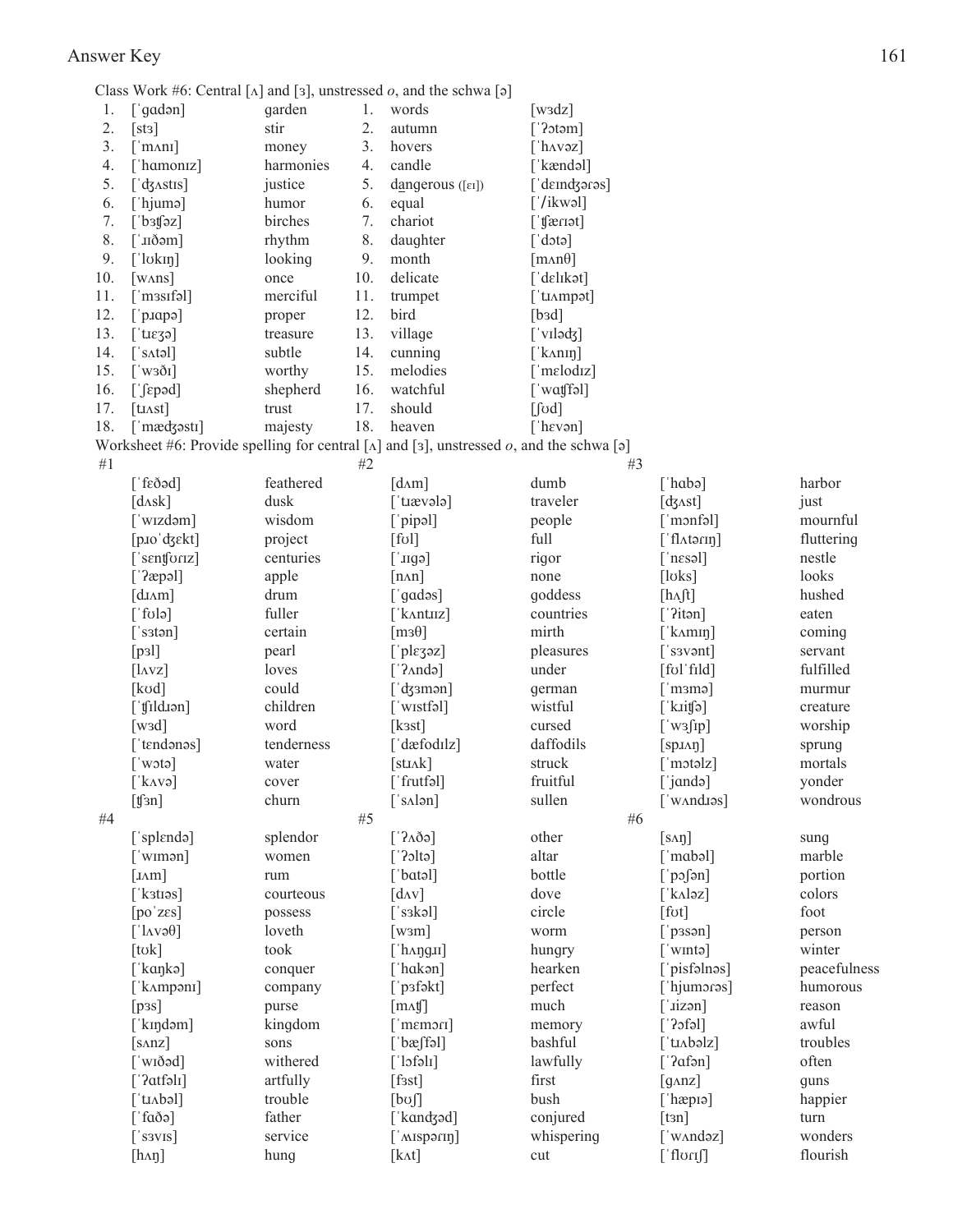# BIBLIOGRAPHY